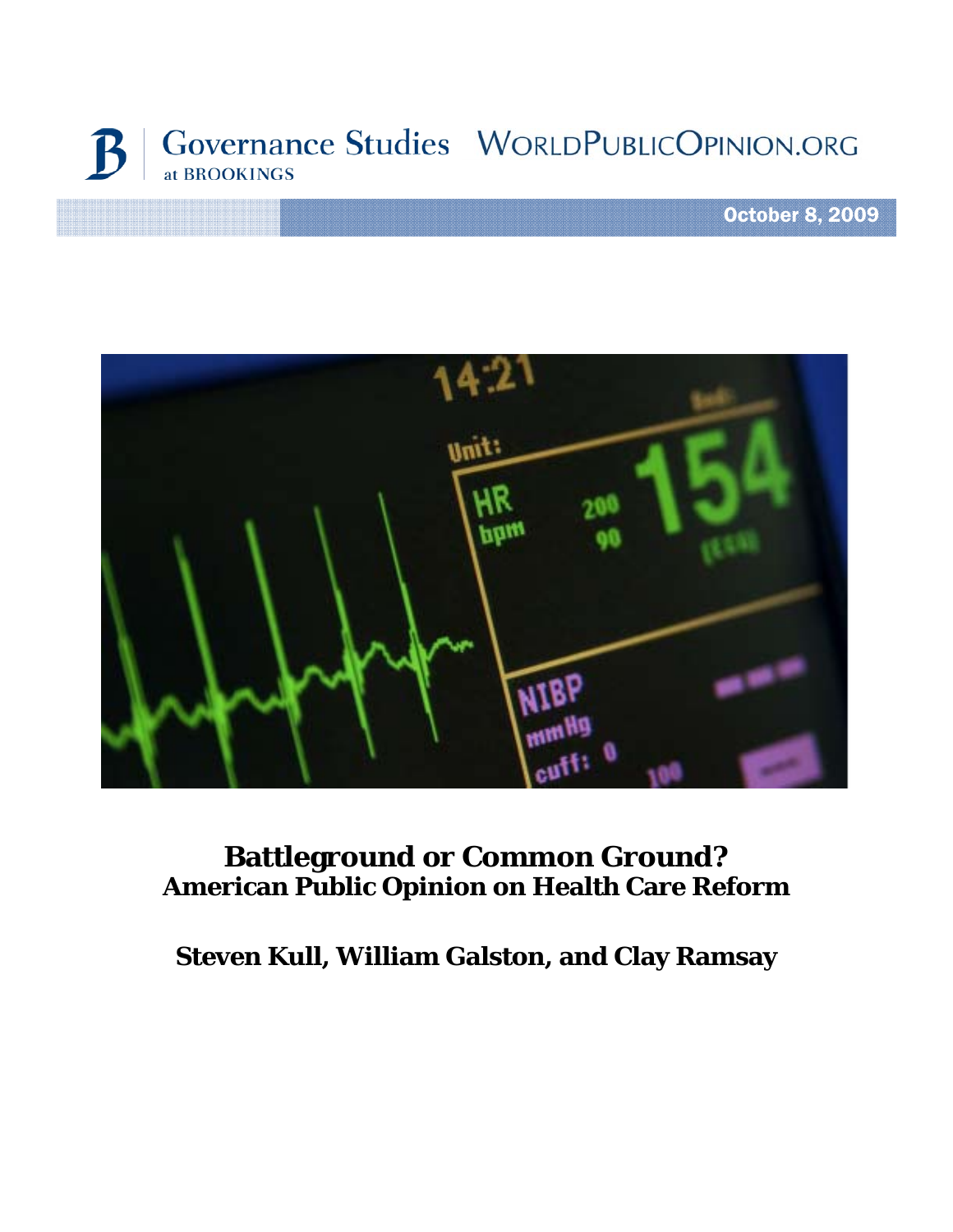# **BROOKINGS**

**The Brookings Institution** is a private nonprofit organization devoted to independent research and innovative policy solutions. For more than 90 years, Brookings has analyzed current and emerging issues and produced new ideas that matter – for the nation and the world. The Governance Studies Program at Brookings explores the formal and informal political institutions of the United States to assess how citizens and public servants can advance sound governance. For more information, please visit **Brookings.edu**.

# **WORLDPUBLICOPINION.ORG**

**WorldPublicOpinion.org (WPO)** is an international collaborative project, managed by the Program on International Policy Attitudes at the University of Maryland, whose aim is to give voice to public opinion around the world on policy issues. WorldPublicOpinion.org seeks to reveal the values and views of publics in specific nations around the world as well as global patterns of world public opinion. The Program on International Policy Attitudes (PIPA), established in 1992 is a joint program of the Center on Policy Attitudes (COPA) and the Center for International and Security Studies at Maryland (CISSM).

The WorldPublicOpinion.org project is funded in part by the Rockefeller Brothers Fund and the Calvert Foundation.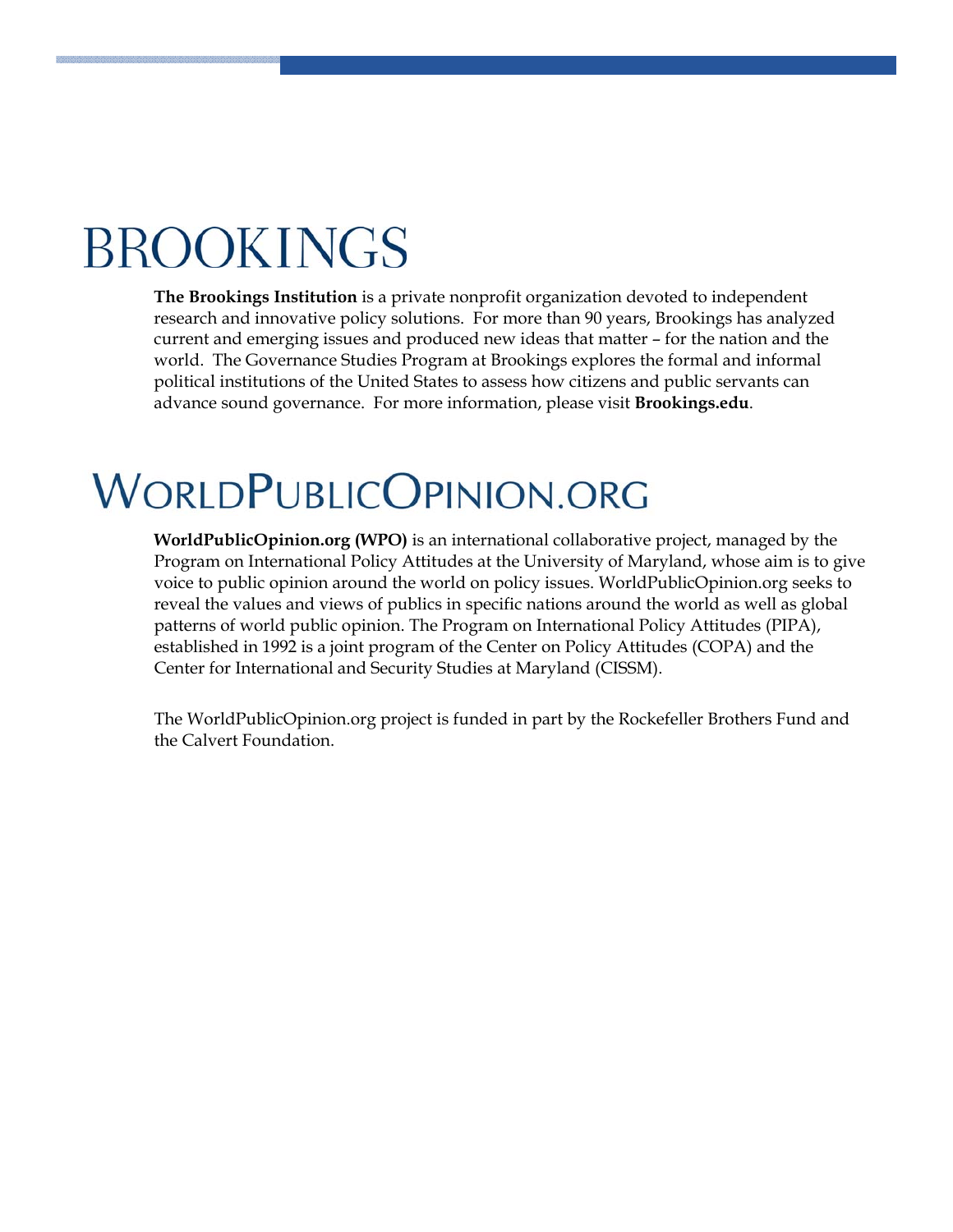#### INTRODUCTION

he health care debate in the United States needs no introduction. It has been an ongoing background debate for decades and periodically comes to the fore when an administration seeks to institute reforms. The effort at reform The health care debate in the United States needs no introduction. It has lan ongoing background debate for decades and periodically comes to the fore when an administration seeks to institute reforms. The effort at reform proving to be similar.

Behind much of the debate is the question of whether the United States is exceptional. No other highly developed country in the world has a health care system similar to that in the United States. While the United States excels in advanced medical technology, it leaves the largest percentage of its population uninsured. Questions about how much responsibility the government has for its citizens' health care go to the core of an ongoing debate in American culture about the role of government and the responsibility of citizens for their own welfare.

In 2008 WorldPublicOpinion.org conducted a poll of 21 nations from around the world, asking people whether they believe that their government is responsible for ensuring access to health care. Americans registered the second lowest number saying that the government is responsible. And yet three quarters said it was. Seven in 10 Americans also said that their government was not doing a good job in ensuring access--the fourth highest of all countries polled in a list that included many developing countries.

One of the key purposes of this study has been to dig deeper into these beliefs. What do Americans mean when they say the government is responsible for ensuring access and why are they dissatisfied with what the government is doing? What would they like the government to do?

The current environment for conducting surveys is unusual if not unique. There has been no shortage of shrill rhetoric about the role of the government in health care, much of it in highly partisan contexts. Has this had an impact on how people view these fundamental questions?

Much polling has been conducted in recent months as the health care debate has heated up. However, a large portion of it has focused on the political dynamics. Support for reform has eroded. Views of the administration have cooled, but views of the Republicans are worse. It is not clear whether these tepid responses are to the actual content of reforms proposed or if they are a reaction to the highly partisan character of the debate. Numerous studies have shown that when the parties fight about possible changes, the public tends to 'turn off' and lose confidence in the any of the ideas.

A major factor affecting responses to any government initiative is the general lack of trust in the government, which is at historical lows. When the public does not trust the government it is not always clear whether their lack of enthusiasm for new initiatives reflects a lack of support for the specifics of the initiative or rather a general lack of confidence about the government in general.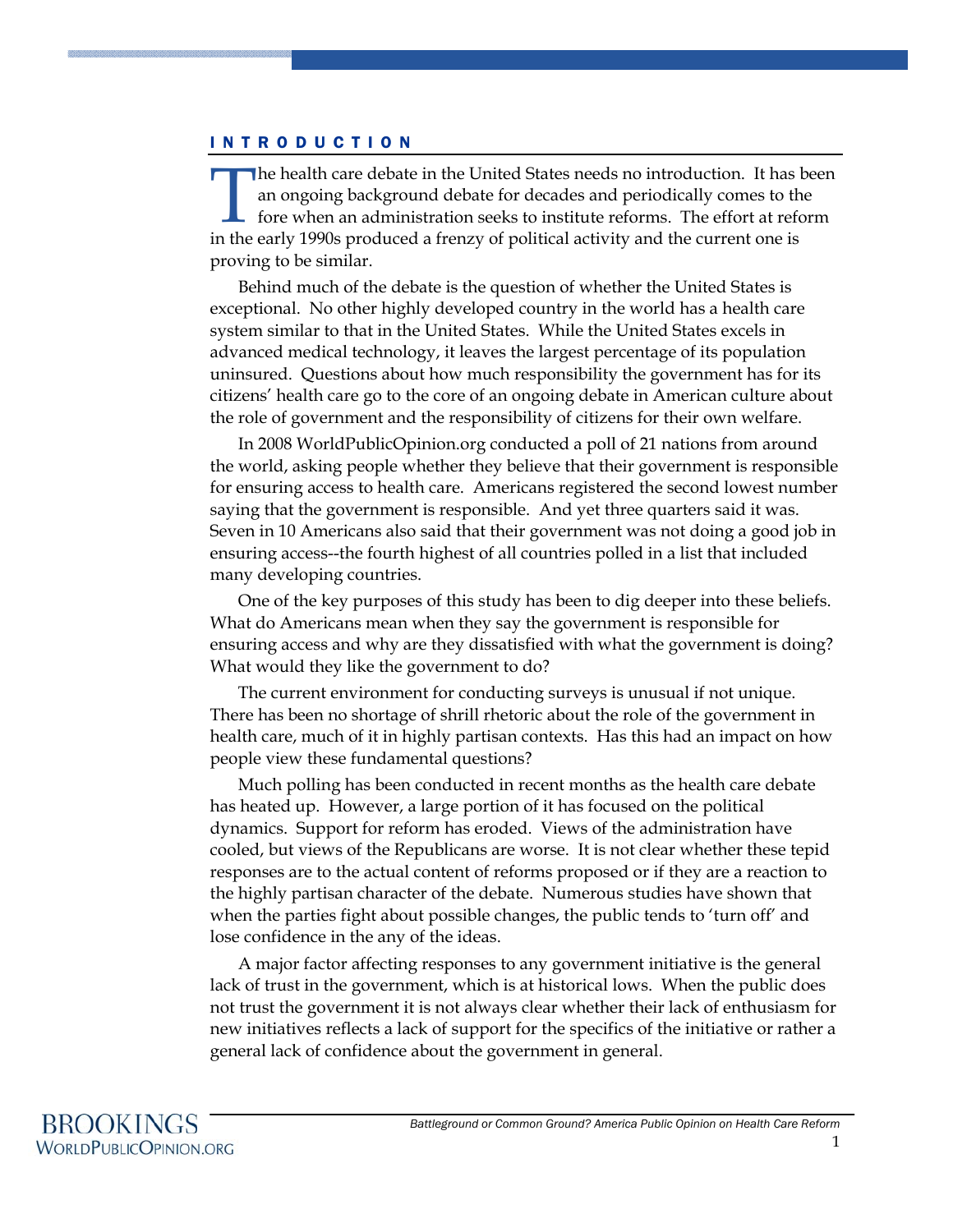A central goal of this study has been to go beyond the responses to the politics and to the government as an institution and to find out more about how people think about the actual proposals.

Some, though not all, of the key reform proposals have been tested in other polls. Often they have been mentioned in cryptic phrases that are clearly understandable only to people who have been following the debate closely. As a result, it is not always clear what less attentive people are assuming when they respond. Some may argue that this does not matter; that the views of the attentive public are all that matters politically.

We have sought to find out more about the values of the public as a whole. In many questions we have made a point of providing clear information about possible reforms, and have presented respondents with the dominant pro and con arguments. Even if many people do not fully understand the debate now, its consequences will become clearer to them if reforms are instituted. Thus it behooves policymakers to seek to understand in advance how Americans really think about these issues when they are clearly presented and better understood.

Existing poll questions based on cryptic but varied descriptions of reform proposals have elicited highly different responses. This suggests that people are trying to use the descriptions of proposals as a way of trying to understand them more fully. Looking at the variance based on wording can be illuminating, but another method, used here, is to provide fuller information explicitly. We have also sought to extend the range of reforms that can be explored.

To begin with, on the controversial **public option,** little is known about the public's views on the actual versions circulating in Congress which would make it available, not to all, but only to those who cannot obtain employer-based insurance. How does the public evaluate both a general, and a more limited public option?

The idea of a national health exchange, and also ideas for a national insurance market that Republicans have proposed (including Senator McCain during his presidential campaign), would all require changes in the rules against **purchasing insurance across state lines,** which are justified by the state's role as primary regulator of its health insurance industry. When these factors are laid out to the public in pro and con arguments, do they view changing these rules as a good idea?

With the increasing polarization of the debate, has there been an effect on levels of support for placing further **regulation on health insurance companies**? Are there meaningful divergences on this issue now among Republicans, Democrats and Independents?

**Tort reform** is a longstanding Republican cause that yet rarely enters the mainstream of debate. But when the public evaluates the arguments, does it think tort reform could make a worthwhile contribution or not? How partisanized is this issue, so long inscribed on the Republican banner?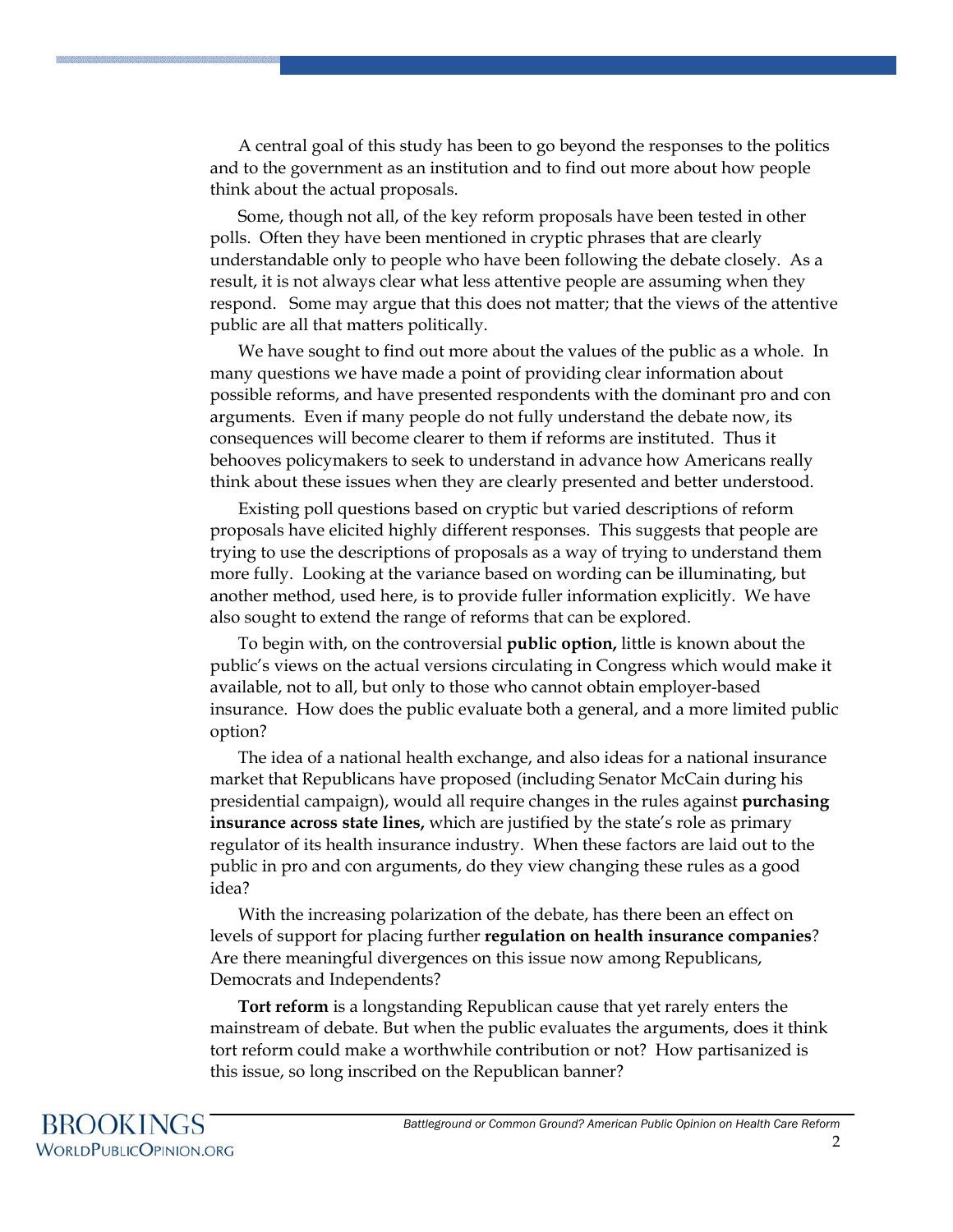The idea of an **employer mandate**—making all but the smallest employers' provision of health care a requirement, with the choice of contributing to a public fund instead—has been tested with the public many times and benefits from an underlying value that employers have a responsibility where their employees' health insurance is concerned. However, 2009 is the worst economic year for decades, and many employers are hard-pressed to hold down layoffs, much less increase benefits. Does the economic crisis play into the public's attitudes—and if so, what is its judgment, all things considered, on an employer mandate?

An element that was already known to be problematic for the public is the **individual mandate**, which would require everyone to have health insurance with financial help if necessary, but spurred by a penalty for those who do not comply. While the element of compulsion is known to be unpopular, how does the public respond to the argument that those without insurance use hospitals anyway and their costs are passed through to the whole population?

The idea that savings can be found in the health care system--and especially in Medicare-- through streamlining, cutting waste and tracking down fraud and abuse, has given rise to a forceful reply that the health of senior citizens would be endangered by any process of looking for cost savings in Medicare. Does the public think this is true? Do older people? Do people think that Medicare has distinctly more or less waste than private health care?

President Obama has made a commitment that a health care reform package he would sign will not have the long-term effect of adding to the budget deficit. Past polling has shown that majorities believes health care reform will increase the deficit, and also their taxes (which is not the same thing). But what is the real relationship between these beliefs and support or opposition to health care reform? Do most of those who expect a rise in their taxes oppose reform?

One of the familiar battle cries in this and past health care debates is that the US health care system is the best in the world. How many Americans think this is true? Do they think this is true about all, some, or few aspects of their health care system?

To probe for answers to these and other questions about how Americans view health care, WorldPublicOpinion.org and the Brookings Institution conducted a poll among 1400 Americans. The size of the sample answering each question varied, though all had over 800 respondents. The margin of error varied from +/- 2.6 to 3.5 percentage points.

The survey was conducted using the web-enabled KnowledgePanel®, a probability-based panel designed to be representative of the U.S. population. Initially, participants are chosen scientifically by a random selection of telephone numbers and residential addresses. Persons in selected households are then invited by telephone or by mail to participate in the web-enabled KnowledgePanel®. For those who agree to participate, but do not already have Internet access, Knowledge Networks provides at no cost a laptop and ISP connection. Panelists receive unique log-in information for accessing surveys online and are contacted by an email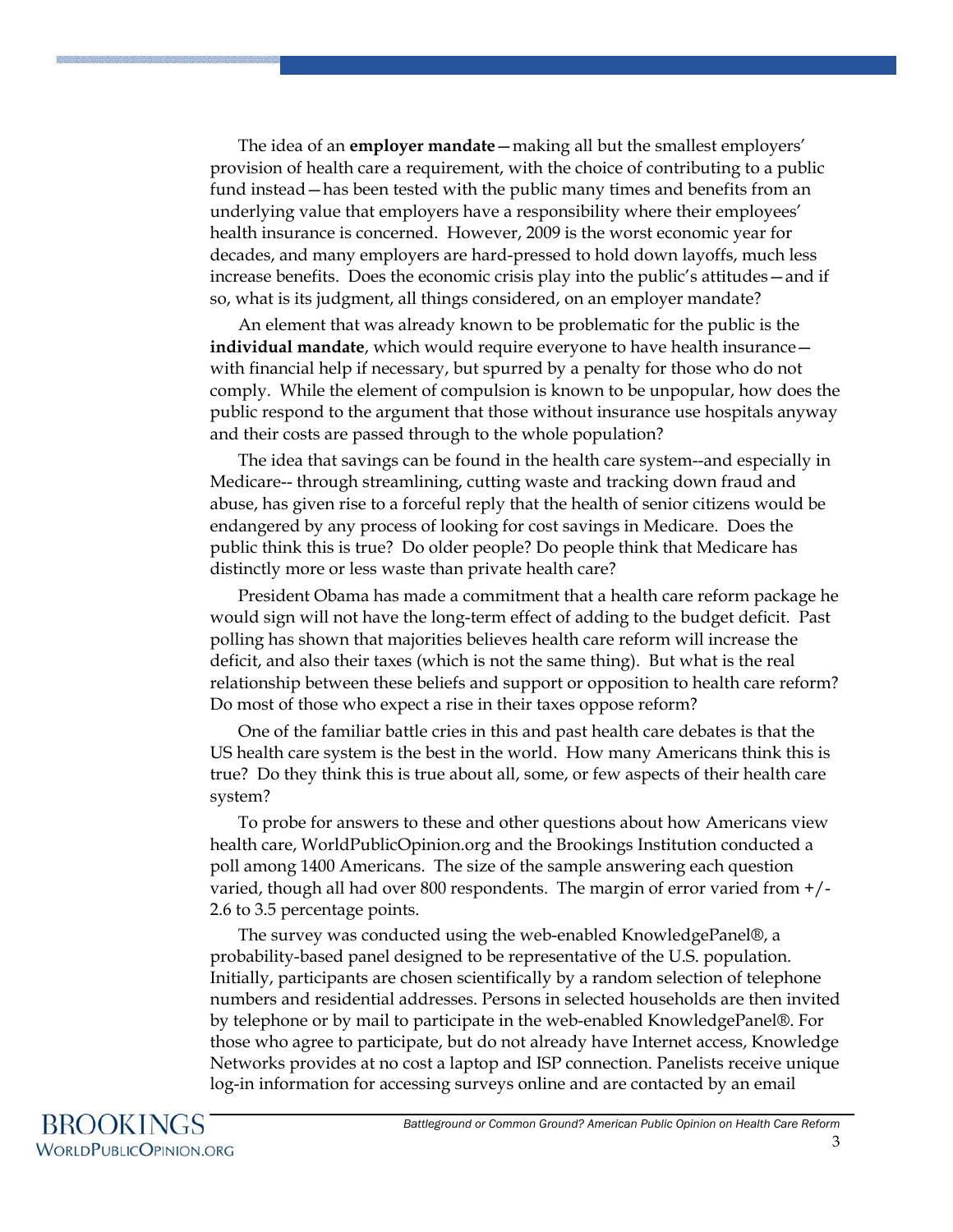inviting them to participate in a study. More technical information is available at http://www.knowledgenetworks.com/ganp/reviewer-info.html.

Key findings were:

## 1. The Role of Government in Health Care

Three in five Americans believe that the government has the responsibility to ensure that citizens can meet their basic need for health care; however, this number has declined significantly over the last year, and is no longer bipartisan, presumably in response to the current debate. Three in five also see health care as a right, not a privilege. Views are roughly divided as to whether the government should generally provide health care services directly.

## 2. Assessments of Current Situation

Two out of three Americans, including clear majorities of all parties, believe that the US government is doing a poor job of ensuring that people can meet their basic needs for health care. A majority thinks that the present health care system is not viable because costs are rising while more people are going onto Medicare. Large majorities are concerned about whether they and Americans in general will be able to get health insurance at a price they can afford. However, there is less concern about the quality of health care: views are divided as to whether, on its present trajectory, health care will worsen.

### 3. Reaction to Health Care Debate

As the partisan debate has grown more intense, far more people have become less supportive of both parties' ideas than have become more supportive of the ideas of one party. People express substantial levels of anxiety about the subject of health care. More express fear that the government action will make the health care system worse than express confidence that government action will help. People are divided as to whether the government can afford to reform health care in the current economic environment.

## 4. Specific proposals

Nearly all of the specific proposals for health care reform are endorsed by a majority. Large majorities favor a public option limited to those who are not receiving insurance through their employer, cross-state purchasing and requiring insurance companies to accept every applicant and to not drop sick people for making a mistake in their original application form. More modest majorities favor tort reform, a public option for all who wish it, an employer mandate, and an individual mandate. A modest majority opposes the government directly providing health care.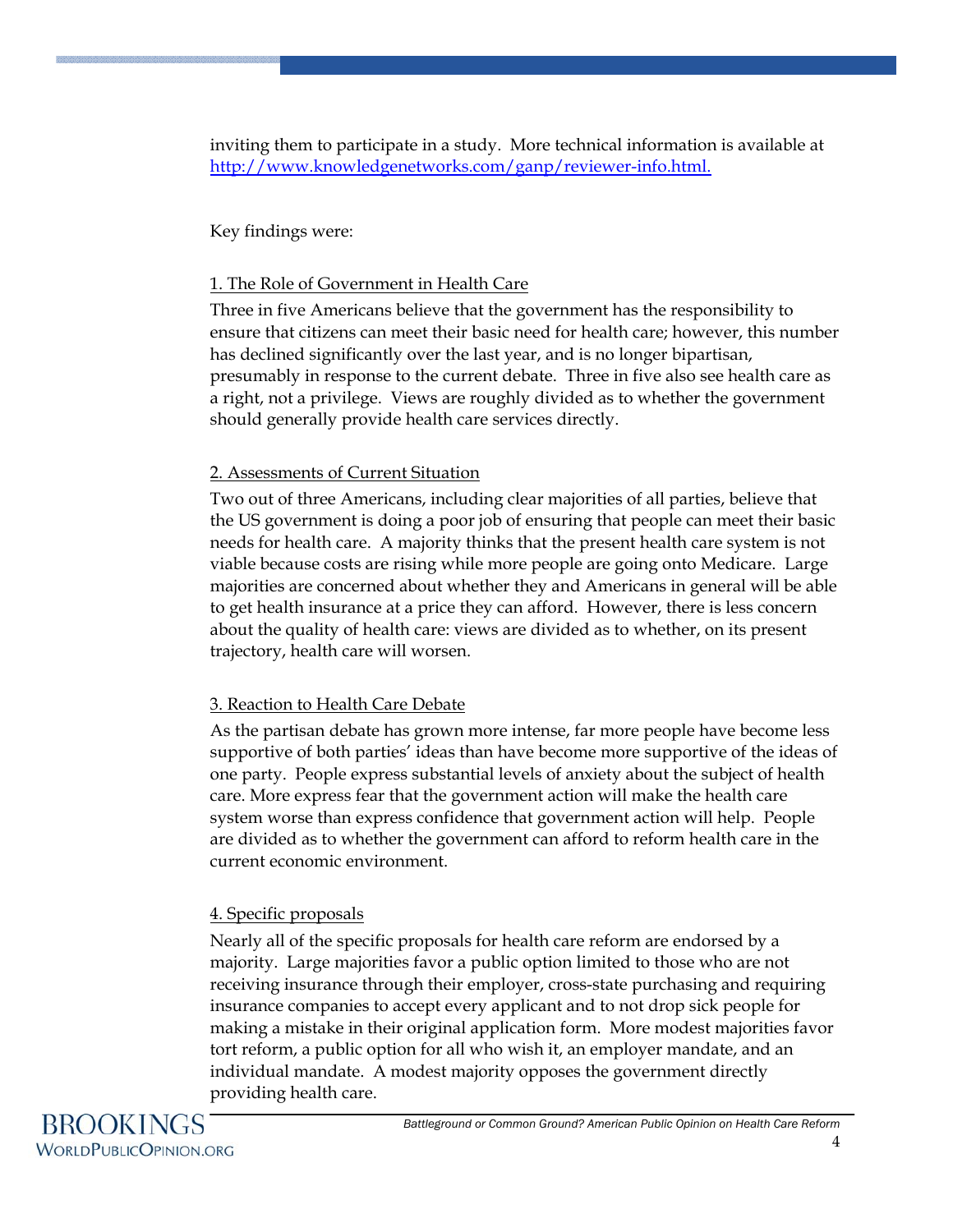#### 4a. Public Option

A majority favors a public option available to all, while three-quarters favor one limited to those who cannot get insurance through their employers. Interestingly, a modest majority of Republicans, as well as large majorities of Democrats and Independents, favors a limited public option.

#### 4b. Cross-State Purchasing

Two-thirds favor the idea of cross-state purchasing, including large majorities of all parties. A large majority finds the argument in favor of cross-state purchasing convincing, while a substantial majority finds the argument against it unconvincing.

### 4c. Insurance Company Regulation

Overwhelming majorities of all parties favor the government requiring insurance companies to accept every applicant for coverage and prohibiting insurance companies from dropping a sick person because of a minor mistake in his or her application form.

#### 4d. Tort Reform

A modest majority favors the idea of tort reform, including a plurality of Democrats. The argument in favor of tort reform is found convincing by a large majority, while the argument against it elicits a divided response.

#### 4e. Employer mandate

A large majority is convinced by the argument against a proposed requirement that all but the smallest businesses either provide health insurance to all their workers or pay into a public fund to cover the uninsured, but a strong majority also finds the argument for such a requirement convincing. A modest majority favors such a requirement.

### 4f. Individual Mandate

A modest majority favors requiring all people to have health insurance for themselves and their children, with a subsidy for those who could not afford it and a penalty for those who refuse. Views break along party lines. Interestingly, majorities of both parties find convincing arguments both for and against an individual mandate.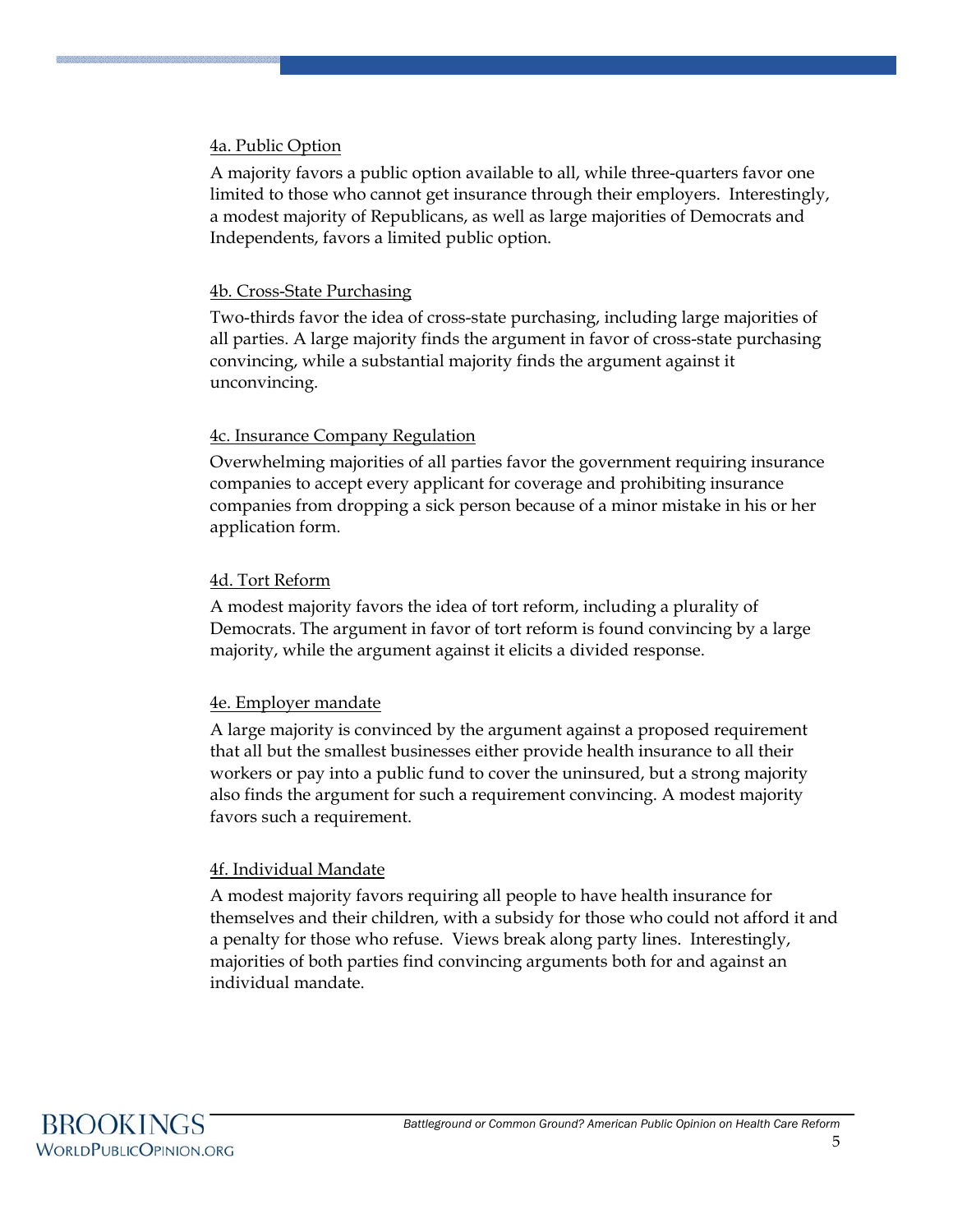## 5. Cutting Health Care Costs

An overwhelming majority thinks that it is possible to cut waste, fraud and abuse in the health care system without denying people the treatment they need. Estimates of the magnitude of waste, fraud, and abuse are substantial and approximately equal for private and public health care.

#### 6. Impact of Health Care Reform on Taxes and the Deficit

Six in ten believe that health care reform will lead to at least somewhat higher taxes and that the deficit will increase at least somewhat. Those who believe that taxes and the deficit will go up are less supportive of reform, but only those who believe that their taxes and the deficit will become a lot greater depart from majority positions in support of major health care reforms.

### 7. Perceptions of US Health Care System

Contrary to frequent assertions in the health care debate that the American health care system is the best in the world, most Americans have more modest and realistic assumptions about how the American health care system compares to other highly developed countries. Most Americans have a good understanding about which health care programs are government sponsored and which are private.

#### 8. Older Americans

Older Americans are generally less supportive than younger people of the government taking on new obligations (obligations that could potentially compete with Medicare). However a majority, albeit a relatively smaller one, does support the idea that the government is responsible for ensuring access to health care, a slight majority favors a generally available public option, and a large majority supports a limited public option. Older Americans report that they are following the health care debate more closely than do persons of other ages; they also express more worry about the issues of health care.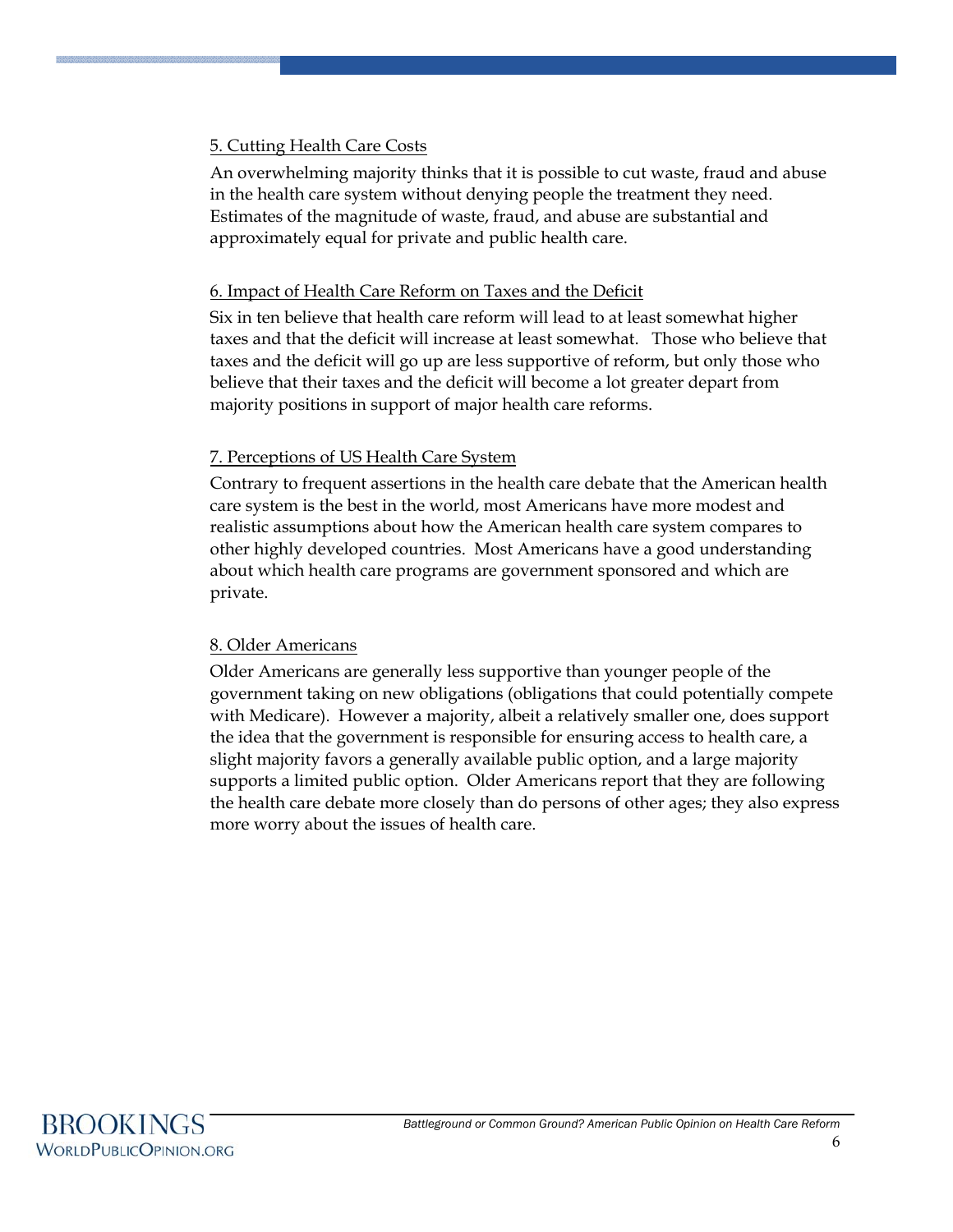#### 1. ROLE OF GOVERNMENT IN HEALTH CARE

**hree in five Americans believe that the government has the responsibility to ensure that citizens can meet their basic need for health care; however, this number has declined significantly over the last year, and is no longer bigartism** in five Americans believe that the government has the responsibility to ensure that citizens can meet their basic need for health care; however, this number has declined significantly over the last year, and is **health care as a right, not a privilege. Views are roughly divided as to whether the government should generally provide health care services directly.** 

Most Americans see the government as having responsibility for health care. However, the tumultuous political debate on the subject over the last year has apparently polarized views and eroded this consensus position. The debate also seems to have made the distribution of American opinion increasingly different from that of other countries.

In 2008, WPO asked Americans whether the US government "should be responsible for ensuring that its citizens can meet their basic need for health care." At that time, 77% said that the US government does have such a responsibility, while 21% said that it does not. While this was an overwhelming majority, the US actually had the second-lowest number expressing this view—the 21-nation average was 92%.

In the current poll, the percentage of Americans dropped precipitously, though a substantial majority—60%-- still endorsed the view that the government is responsible for health care. Thirtyseven percent chose the other position that "this is not the government's responsibility."

Over this period, Republicans have gone through a sharp reversal: in 2008 a majority (55%) said the



#### **Government Responsibility [2008]**

What about the basic need for healthcare? Do you think the government should or should not be responsible for ensuring that people can meet this need?

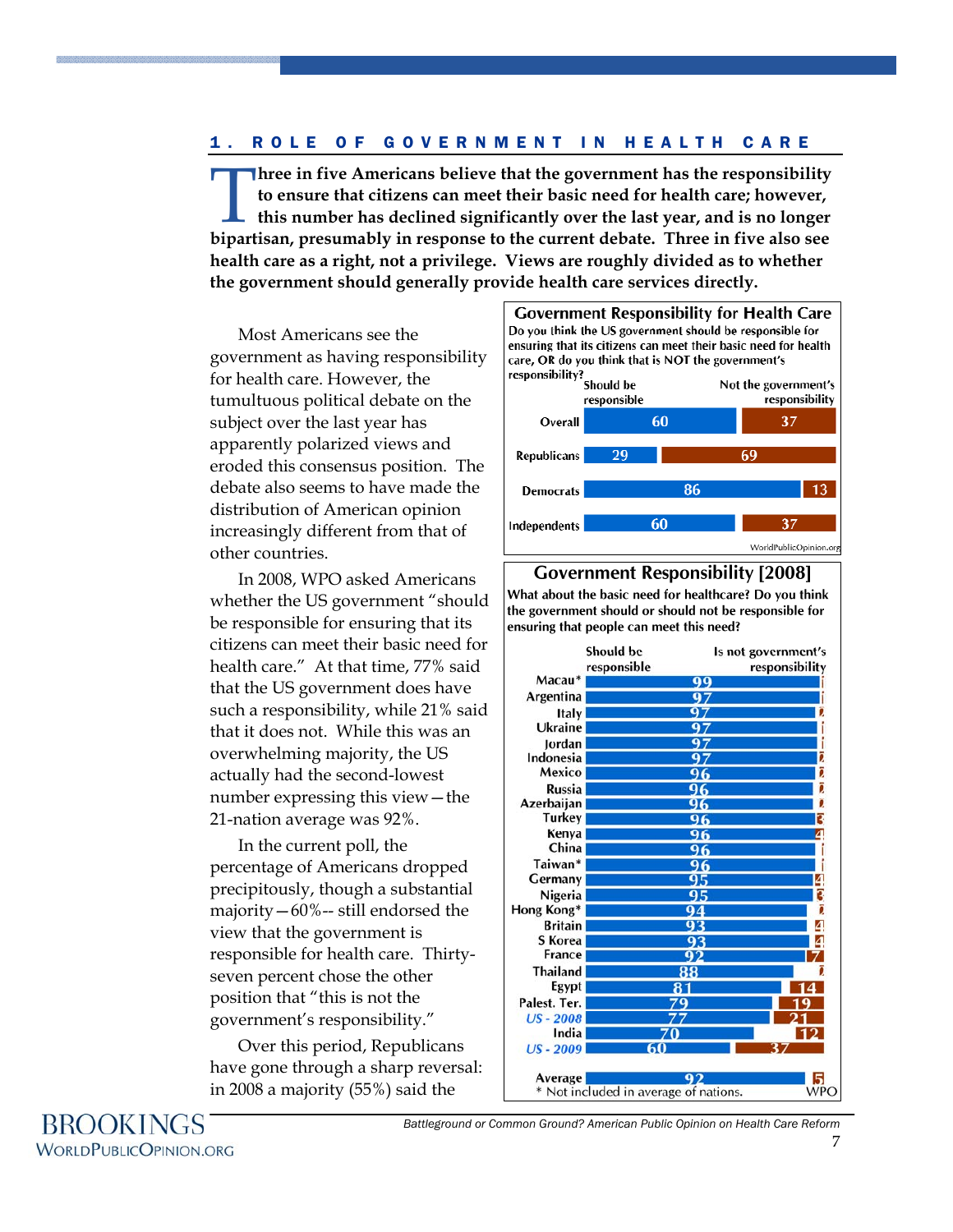government has a responsibility for health care, and 43% disagreed, while in the current study, only 29% of Republicans said the government has a responsibility and 69% disagreed—a 26-point shift.

There has also been significant erosion among Independents and Democrats. Among Independents, 81 percent said in 2008 that government has a responsibility, compared to 60 percent today. And among Democrats there has been a 10-point drop, from 96% to 86%.

Compared to other countries, the majority of Americans who see the government as responsible for ensuring that citizens can find health care is probably now the lowest in the world. In 2008 the lowest number expressing this view was 70%, in India.

The issue of government responsibility naturally raises a deeper question whether access to health care is a right. This question surfaced as a controversy in August when Republican Sen. Jim DeMint of South Carolina said in an interview, "I think health care is a privilege. I wouldn't call it a right," though DeMint went on to say there should be some kind of safety net.1 To make use of the terms in the current discussion, this study asked respondents, "Do you mostly think of health care as a right or as a privilege?" Sixty-three percent mostly thought of it as a right; 36% mostly thought of it as a privilege. This view divided sharply along party lines, though, with 63% of Republicans saying that it was a privilege, and 78% of Democrats and 72% of Independents saying that it is a right.

## Government Providing Health Care Directly

Throughout the health care debate, the idea of direct government provision of health care (as Britain does with its National Health Service) has been alluded to grimly by some on the right as a catastrophic consequence of reforms, and put forward by others on the left as a chance to make a clean break with the problems of the existing system. At no time has direct, universal government provision been

taken seriously at the policymaking level. Nonetheless, because of its ghostly prominence in the background of the debate, this study asked respondents to consider it.

The question explained that "One option is for the government to provide health care directly. In this case the government actually runs the hospitals and clinics. Currently the US government provides health care to veterans



<sup>1</sup> The interview was printed by the Charleston Post and Courier on August 19: see http://www.postandcourier.com/news/2009/aug/19/demint-offers-his-take-on-hot-issues/

 $\overline{a}$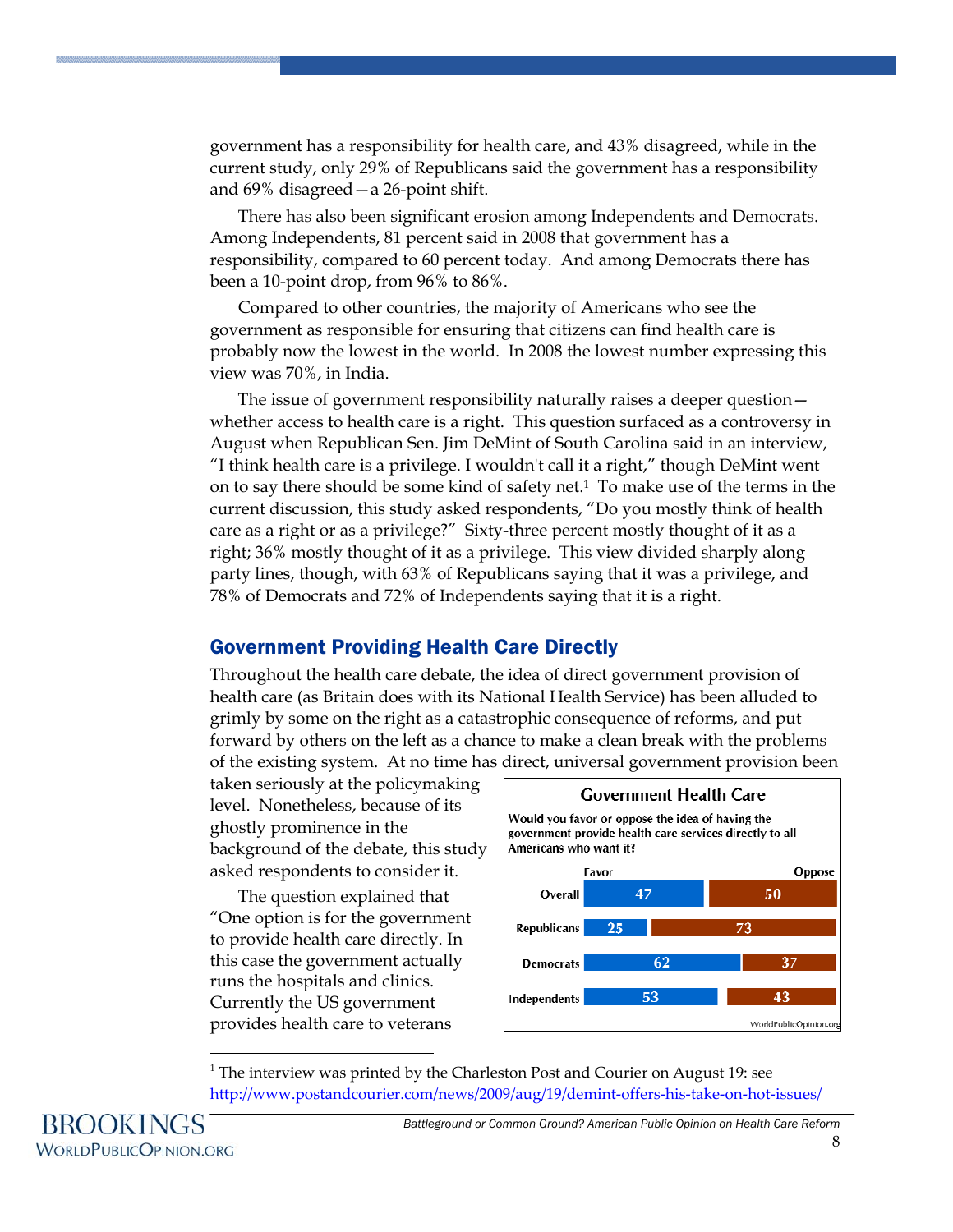through the Veterans Administration." Respondents were then asked: "Would you favor or oppose the idea of having the government provide health care services directly to all Americans who want it?"

Surprisingly, views were roughly divided, with 47% in favor and 50% opposed. Not surprisingly, attitudes divided sharply along party lines, with 73% of Republicans opposed, 62% of Democrats in favor (37% opposed), and a modest majority of Independents in favor, 53% to 43%.

#### 2. ASSESSMENTS OF CURRENT SITUATION

**wo out of three Americans, including clear majorities of all parties, believe that the US government is doing a poor job of ensuring that people can meet their basic needs for health care. A majority thinks that the present health care system is not viable because costs are rising while more people are going onto Medicare. Large majorities are concerned about whether they and Americans in general will be able to get health insurance at a price they can afford. However, there is less concern about the quality of health care: views are divided as to whether, on its present trajectory, health care will worsen.**  T

Respondents were asked: "Keeping in mind the limits of the US government's resources, please tell me how well the government is ensuring that people can meet the basic need for health care?" Sixty-six percent said the government is doing "not very well" (45%) or "not well at all" (21%). Only 33 percent said the government was doing "somewhat well" (29%), or "very well" (4%).

This view was quite bipartisan: a majority held the view that the government was doing not very well or not at well among Republicans (58%), Independents (74%), and Democrats (70%).

This question was first asked by WPO in 2008 as part of a larger study of 21 nations. At that time, views were essentially the same, with 69% saying that the government was ensuring access to



health care not very well (43%), or not well at all (26%).

Americans gave their government the fourth-lowest ratings among the 21 nations polled. Only Russia, Ukraine, and Argentina gave a lower rating.

From an economic perspective, a large majority of Americans think the current health care system is not sustainable in the long run. Respondents were asked to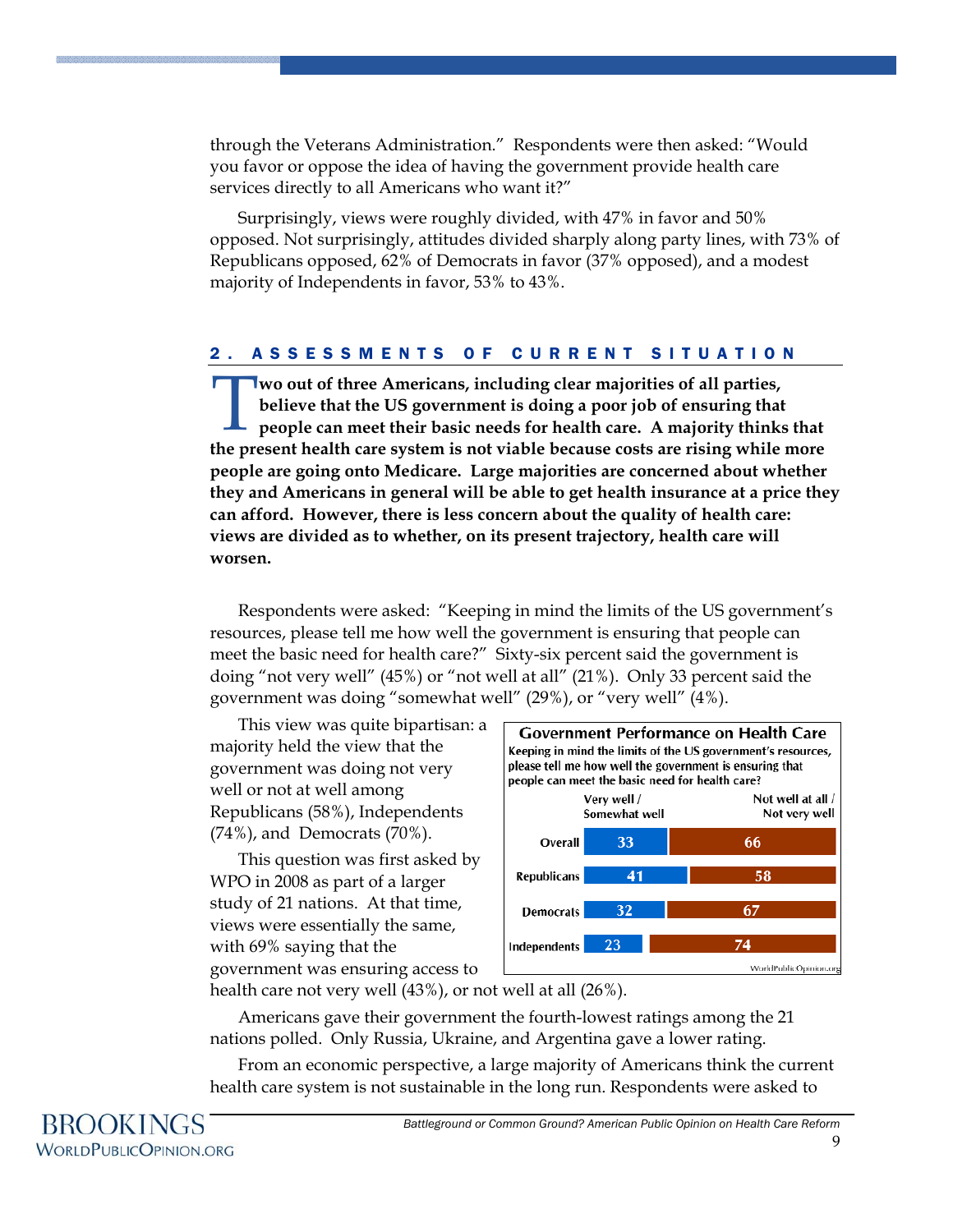choose between two arguments. One argument invoked confidence in the free market and aversion to government intervention:

> The American health care system is basically sound, because it is part of a competitive free market that can adapt to future challenges. If the government interferes by imposing changes, it will only make things worse.

The other argument focused on cost increases and the aging of the US population:

> The cost of health care is increasing faster than inflation, and as the population ages, the government has to cover more and more people under Medicare. Clearly, the government needs to take major steps to reform the American health care system.

Asked to choose, 68% endorsed the argument saying the current system is not viable and demands reform, while only 30% preferred the argument against governmentled reform. This was not a consensus position: while overwhelming majorities said that reforms were necessary among Democrats (87%), and Independents (75%), a majority of Republicans (58%) disagreed.

#### **Government Performance [2008]**

How well is the government ensuring that people can meet the need for healthcare?

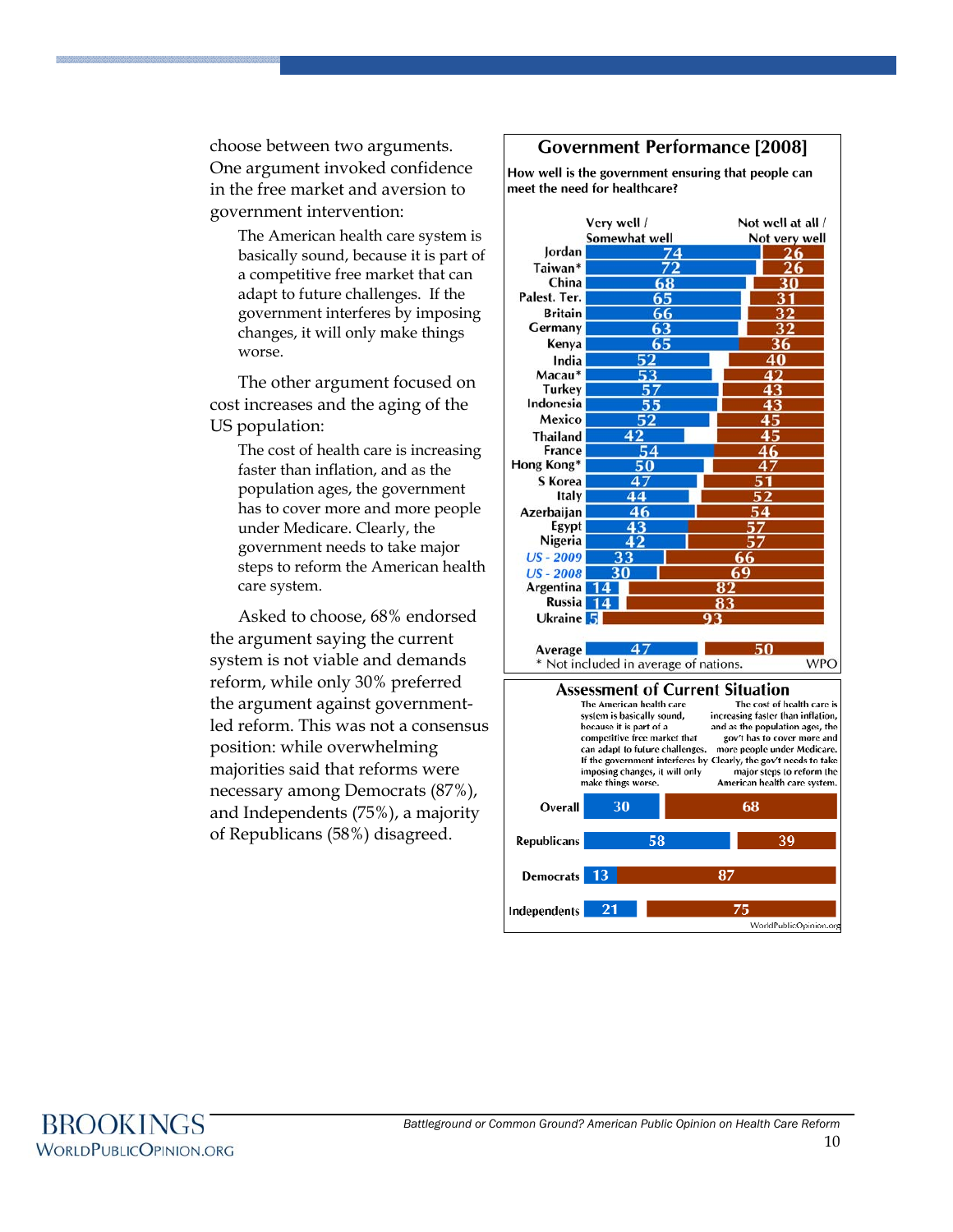## Anxiety about Holding On To Health Insurance

Three in four Americans are concerned that sometime in the future, the cost of health insurance may slip out of reach. Seventy-four percent said they were very concerned (42%) or somewhat concerned (32%) that "at some point you and your family will not be able to get health insurance at a price you can afford." Only 26 percent said they were not very concerned (19%) or not concerned at all (7%).

Anxiety about keeping a grip on health insurance is pervasive across demographic groups. Among those with a college or graduate degree, 61 percent are concerned (very, 28%); among those with some college education, the number rises to 79% (very, 47%), with concern among those with a high school diploma (77%, 42% very) or less (79%, 58% very) being about the same.

Anxiety is also high across all incomes, though the intensity of concern declines with income. Among those making more than \$75,000 a year, 64% are concerned (31% very); among those with a median income, concern rises to 72% (38% very) and 82% among those making less than \$35,000 (54% very)

Importantly, though, when people are asked to think not about themselves but about Americans in general, their already considerable concern is heightened. Eighty-four percent said they were very (46%) or somewhat (38%) concerned "about whether Americans in general can get health insurance at a price they can afford"—10 points higher than when asked about themselves.

### Less Concern about Quality of Health Care

Respondents were asked, "If no major health care legislation is enacted, do you think the health care system in this country will get worse, get better, or stay about the same?" Respondents divided as to whether the quality of health care would necessarily erode without reform. Forty-eight percent thought the system would get worse; only 6% said it would get better; and 46% thought it would stay about the same.

It should be noted, though, that most of those who think health care would not get worse were not saying that they did not think that action was unnecessary. Sixty-two percent of this group think the government is not doing a good job of ensuring that people can meet their basic need for health care (see section 1 above). Anxiety is also high across all incomes, though the intensity of concern declines with income. Among those making more than \$75,000 a year, 64% are concerned (31% very); among those with a median income, concern rises to 72% (38% very) and 82% among those making less than \$35,000 (54% very)

Importantly, though, when people are asked to think not about themselves but about Americans in general, their already considerable concern is heightened. Eighty-four percent said they were very (46%) or somewhat (38%) concerned "about whether Americans in general can get health insurance at a price they can afford"—10 points higher than when asked about themselves.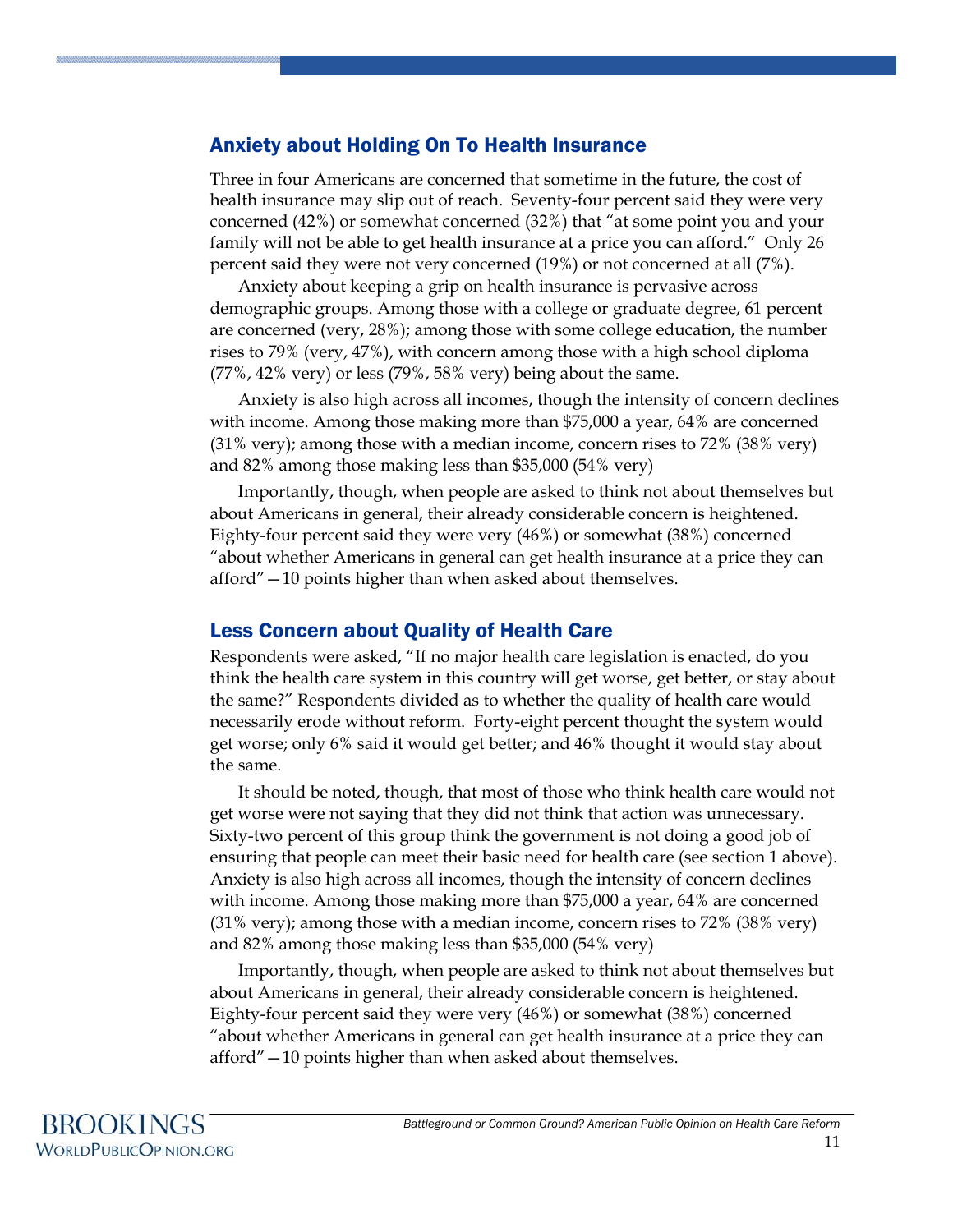#### 3. REACTION TO HEALTH CARE DEBATE

**s the partisan debate has grown more intense, far more people have become less supportive of both parties' ideas than have become more supportive of the ideas of one party. People express substantial levels of anxiety about the subject of health care. More express fear that the government action will make the health care system worse than express confidence that government action will help. People are divided as to whether the government can afford to reform health care in the current economic environment.**  A

As the partisan debate has grown in size and rancor, half of Americans have felt "turned off" and have distanced themselves from it. Respondents were asked: "As the partisan debate over health care has grown more intense, has this led you to feel more supportive of the Democrats' ideas, more supportive of the Republicans' ideas, or less supportive of both sets of ideas?" Fifty percent said they felt less supportive of both sets of ideas.



Only 24% percent said the debate was drawing them closer to the Democrats' thinking; just 21% said it was drawing them closer to the Republicans' thinking.

The health care issues that Americans hear about in the public debate are evoking a high degree of anxiety in a majority. Asked, "When you think about the issues of health care, how worried does it make you feel?" and asked to answer on a scale of 0 to 10, where 0 means not worried at all and 10 means extremely worried, the average response was 6.41 and the median response was 7.

Only 15% gave a response between 0 and 3; 30% gave a response between 4 and 6; and 55% gave a response between 7 and 10. Interestingly, the distribution of anxiety is entirely non-partisan. The average among Republicans was 6.53; among Democrats, 6.6; and among Independents, 5.98.

Americans are showing anxiety about the possible effect of changes to the health care system. Asked to choose between two statements, 53% chose "I'm afraid that government action will only make our health care system worse," while just 44 % chose "I'm confident that government action can improve our health care system."

While a large majority thinks the health care system needs a serious overhaul, a significant part of this majority is anxious about adding such a big task to a government that is (for example) providing emergency scaffolding for the financial system and trying to stimulate the economy back into growth. Respondents were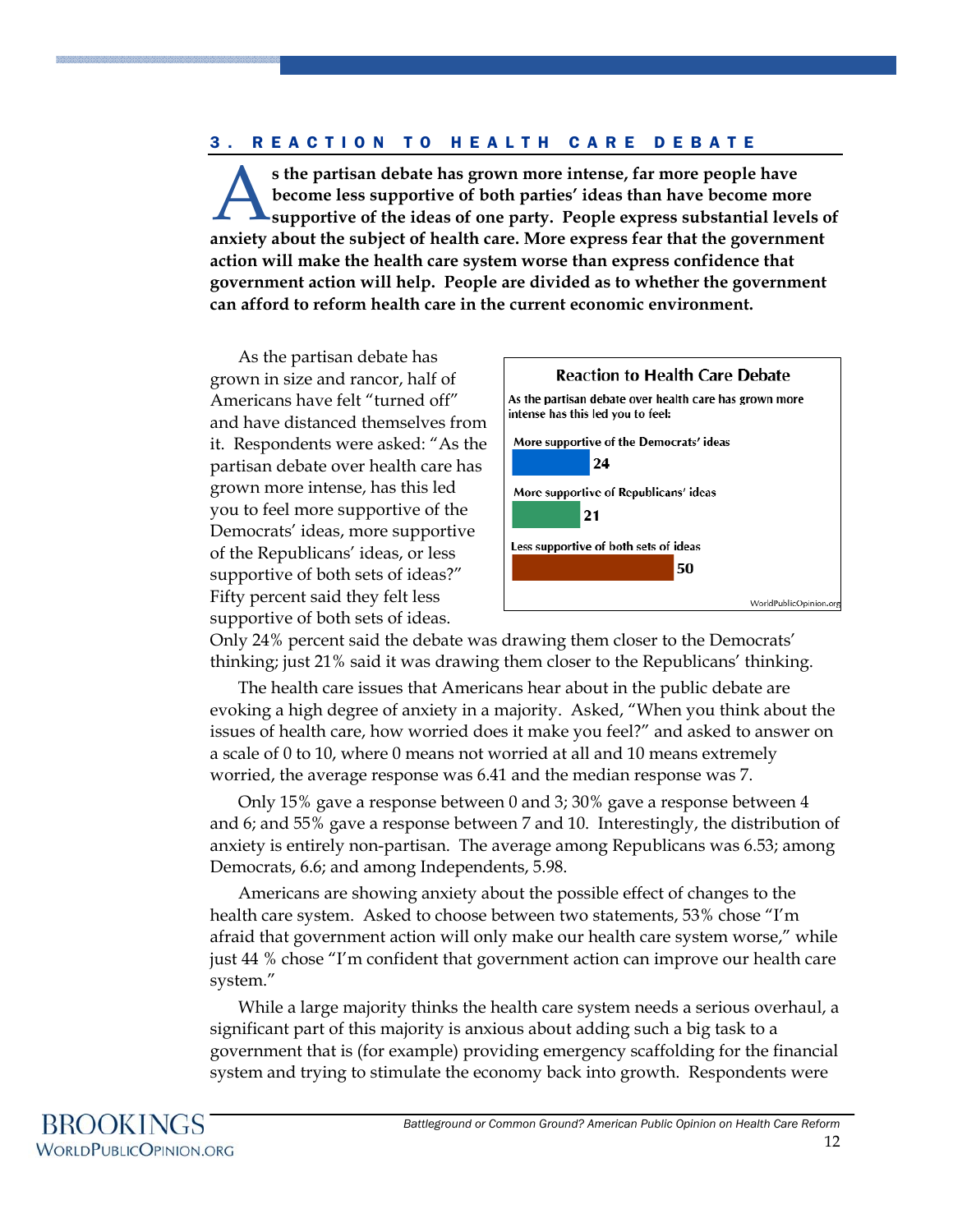offered three statements regarding the health care system:

--[It] needs major changes, and the government should make them now

--[It] needs major changes, but right now the government overextended and should wait a few years before making them

--[It] does not need major changes

Only 14% thought the system needs no major changes. Among the 83% who said that changes are needed, the larger number, but less than half of the whole sample (47%), thought the government should make them now. About a third (36%) agreed the system needs major changes, but felt the government is overextended and should wait a few years.

These positions broke sharply



along partisan lines. Though just 27% of Republicans said that the health care system does not need major changes, only 25% believe the government should make those changes now. Instead, the most common response was the 45% of Republicans who said the government is overextended and should wait. On the other hand, a 67% majority of Democrats said the government should act now, with only a quarter (27%) saying it should wait. Among Independents, 48% agreed with the Democrats, while 37% agreed with a plurality of Republicans that change should be delayed.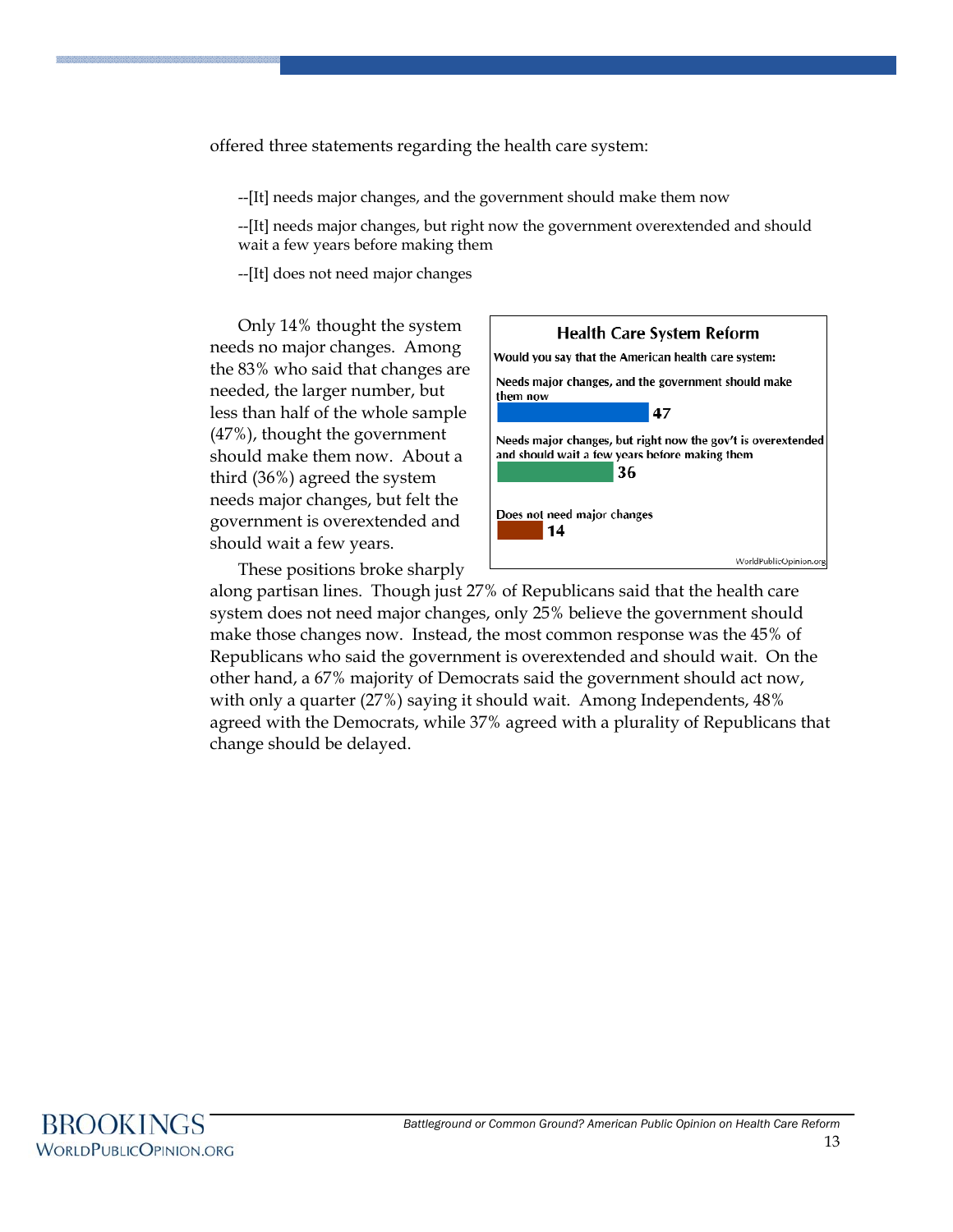#### SPECIFIC PROPOSALS

**early all of the specific proposals for health care reform are endorsed by a majority. Large majorities favor a public option limited to those who are not receiving insurance through their employer, cross-state purchasing and requiring insurance companies to accept every applicant and to not drop sick people for making a mistake in their original application form. More modest majorities favor tort reform, a public option for all who wish it, an employer mandate, and an individual mandate. A modest majority opposes the government directly providing health care.**  N

## 4a. Public Option

**A majority favors a public option available to all, while three-quarters favor one limited to those who cannot get insurance through their employers. Interestingly, a modest majority of Republicans, as well as large majorities of Democrats and Independents, favors a limited public option.** 

To offer respondents an opportunity to think through the types of arguments frequently repeated in the health care debate, respondents evaluated an argument in favor of each specific proposal and one against it, and only then said whether they favored or opposed the proposal.

The public option was introduced in the following language. The question was preceded by one that described government health care, in part to ensure that respondents would make the clear distinction between it and the public option.

One option is not to have the government provide health services directly but to provide health insurance. The US government currently provides health insurance to senior citizens through Medicare. Some people have proposed giving other Americans the option of getting insurance from the government, in addition to the option of private insurance. This is known as providing a 'public option.'

Respondents then evaluated a dual argument in favor of the public option that mentioned both the uninsured and the benefits of competition:

If people cannot find affordable coverage the government needs to provide them with an option. Furthermore, the competition provided by a public option would force private insurers to lower their overhead costs, making insurance cheaper for everyone.

This argument was found convincing by 68% and unconvincing by 31%. Slightly more found it very convincing (23%) than found it very unconvincing  $(15\%)$ .

Next an opposing argument was offered that described the competition as inherently unfair and raised the prospect of an eventual complete government takeover of health care:

Because the government would not need to make profits, a government-run health insurance program would unfairly undercut private insurance companies. This would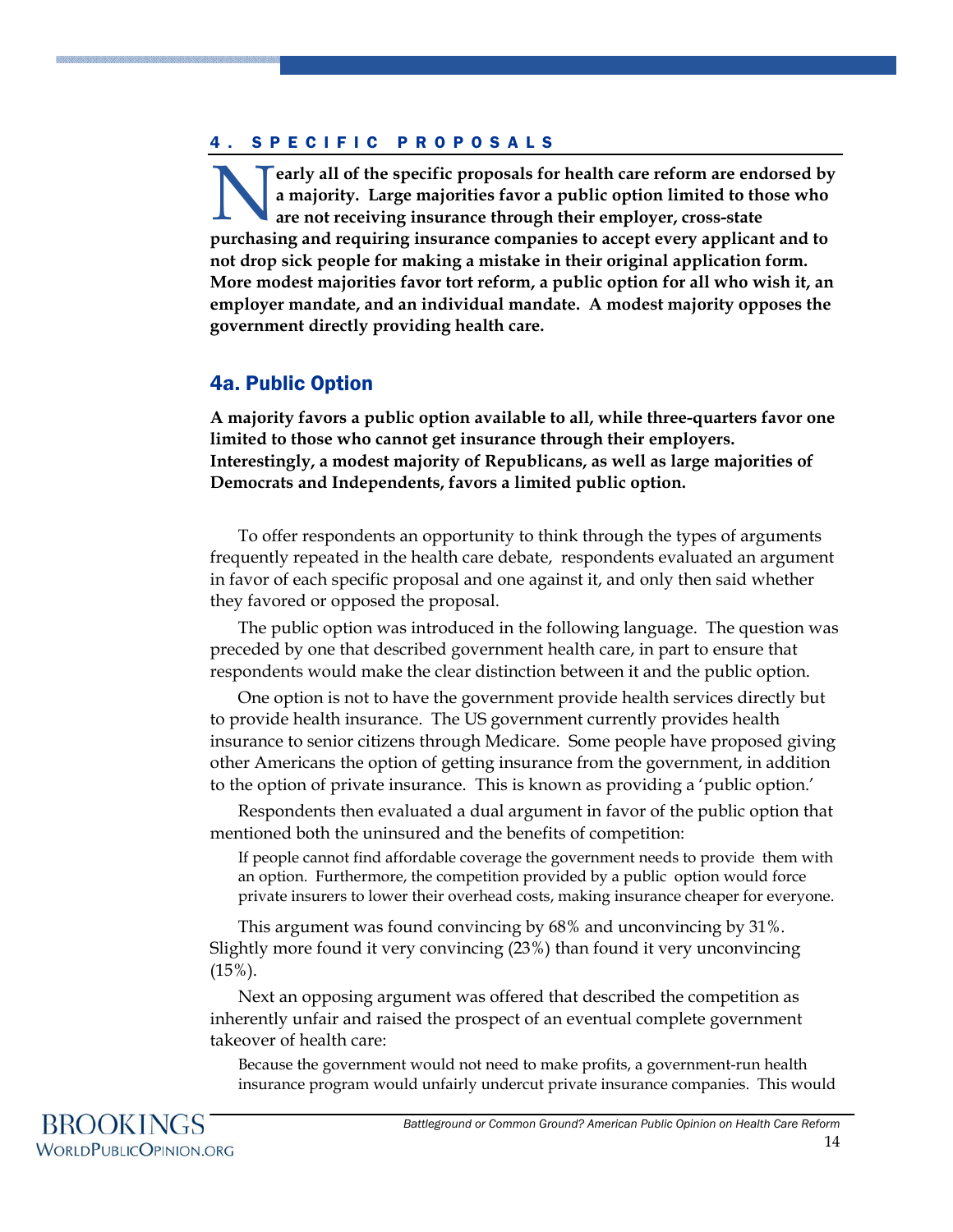inevitably lead to a government takeover of health care and put the government between you and your doctor.

Fifty-two percent said they found the argument convincing (20% very), while 46% said it was unconvincing (16% very).

Thus, both the pro and con argument were found convincing by a majority, though a far larger majority found the pro argument convincing. A substantial number--32%-- found both arguments convincing.

#### A Generally Available Public Option

Finally, respondents were asked whether they favored or opposed "creating a governmentadministered health insurance option that anyone can purchase to compete with private insurance plans." A 57% majority favored a generally available public option, with 39% opposed.

Overall it appears that hearing the pro and con arguments had little net affect. This exact question was asked by Research 2000 over



September 28-30 and found 59% in support, with 34% opposed.

Among the 32% who found both the pro and the con arguments convincing, asked to decide, 60% came down in favor of a widely available public option, with only 35% opposed.

#### A Limited Public Option

In the current debate at the level of Congress and the White House, discussion about the public option largely revolves around the goal of providing it to those who are unable to obtain health insurance through an employer. Therefore, in the study, respondents who opposed the widely available public option were then asked, "What if the government-administered health insurance plan were offered as an



option only to people who cannot get insurance through their employers?" Another 18% of the full sample supported this narrower version of the public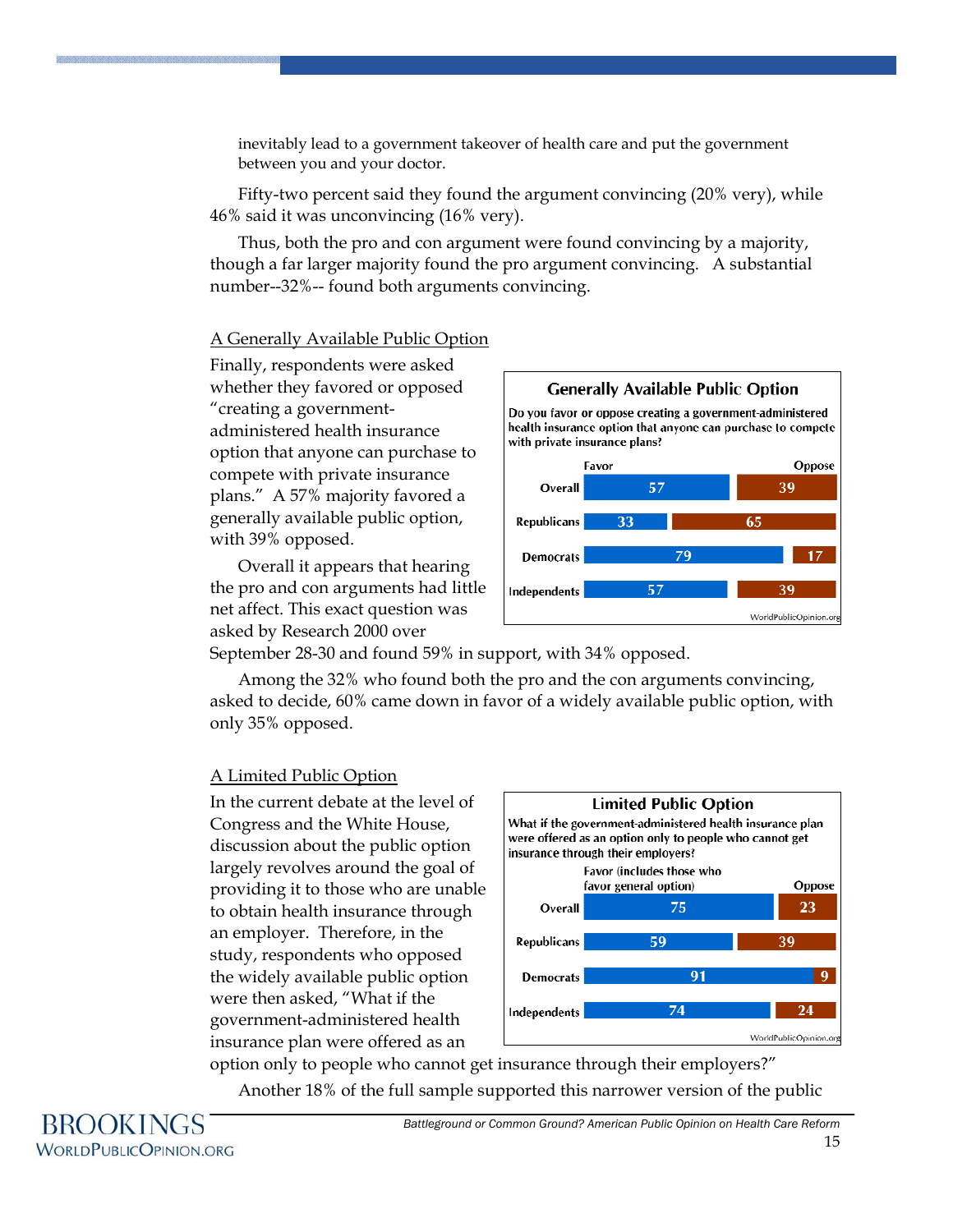option. Thus overall, 75 percent would support a public option as a choice for those who cannot get employer-based health insurance.

#### Partisan Differences

As would be predicted, Republicans show less support for the public option than Democrats, but interestingly, a majority of Republicans (59%) favors a limited public option, though a large majority (65%) opposes a widely available public option. A substantial majority of Independents favors a generally available option (57%) and a large majority a limited public option (74%). Democrats favors both versions by overwhelming majorities (79% general, 91% limited). [See graphs for details.]

The argument in favor of the public option was found convincing by 52% of Republicans (48% unconvincing), as well as 61% of Independents (39% unconvincing), and 87% of Democrats. The argument opposing the public option was convincing to 70% of Republicans, but unconvincing to 58% of Independents (convincing: 40%), and 56% of Democrats.

#### Polling from Other Sources

Recent polling on the public option from other organizations has produced a range of responses, from a divided response to two-thirds in favor. Response was divided over an NBC/ Wall Street Journal (Sept 17-20) question that asked about "creating a public health care plan administered by the government that would compete directly with private health insurance companies." This question did not clarify that the public option would be insurance, as opposed to governmentprovided health care. It also did not clarify that the purpose was to expand coverage, stating only that it would compete with private companies. When the same question was asked in the context of a list of other options that referred to expanding coverage, support was higher at 53%, perhaps because the potential for greater coverage was implied.

A Kaiser poll described the public option as a "government-administered public health *insurance* option" in the context of other options and found 59% in support (September 11-18.)

CBS/NY Times (Sept. 19-23) asked about "offering everyone a governmentadministered health insurance plan—something like the Medicare coverage that people 65 and older get" and found 65% in support. In this case, the description emphasized that it was an insurance plan and made elaborate comparisons to Medicare coverage, which emphasized its purpose of increasing coverage.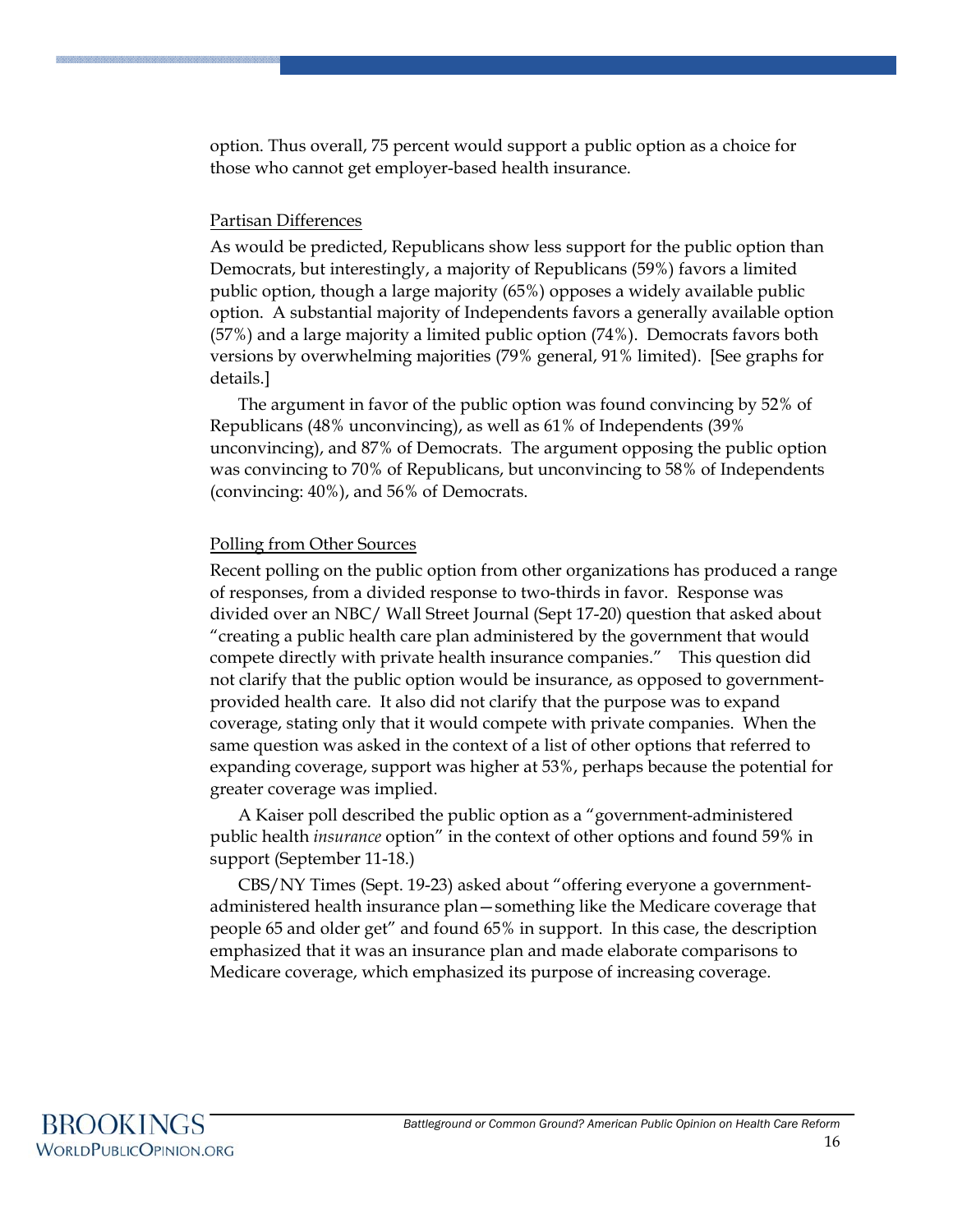## 4b. Cross-State Purchasing

**Two-thirds favor the idea of cross-state purchasing, including large majorities of all parties. A large majority finds the argument in favor of cross-state purchasing convincing, while a substantial majority finds the argument against it unconvincing.** 

Various proposals in the health care debate from both parties would require some modifications in current rules that make each state a separate market for health insurance. In the existing framework, the state serves as the regulator for its health insurance industry. Republican Sen. John McCain's 2008 presidential campaign based its health care proposals on changing this framework and providing tax credits that would enable individuals to shop nationwide for health insurance.

The problem was introduced to respondents this way:

Currently, the states regulate health insurance, and insurers cannot sell policies to customers in other states. One proposed reform would allow people or companies to purchase insurance from any state.

Respondents then evaluated the argument in favor of this idea, which focused on the value of competition:

The government should allow people to shop anywhere in the country for the health insurance that best meets their needs. This will increase competition, make basic policies more affordable for lower-income individuals, and benefit middle-class families whose choice is now restricted to expensive plans.

This argument was found convincing by a large majority  $-84\%$  (35% very convincing). Only 15% found the argument unconvincing. Interestingly, there were no meaningful differences among Republicans, Democrats and Independents.

Respondents were then exposed to an argument against changing the current rules, which raised the prospect of weakening efforts to regulate the insurance companies:

Selling health insurance across state lines would hurt states' efforts to regulate insurance companies. It will benefit the young and healthy at the expense of the old and sick by undermining the efforts of a state to guarantee that insurance companies provide a certain level of benefits.

A majority found this argument unconvincing, however. Fifty-four percent rejected it, while 44% found it convincing. Among Republicans, 61% found the counter-argument unconvincing, as did 57% of Independents. Meanwhile, a slight majority of Democrats found the argument convincing (51% convincing, 46% unconvincing).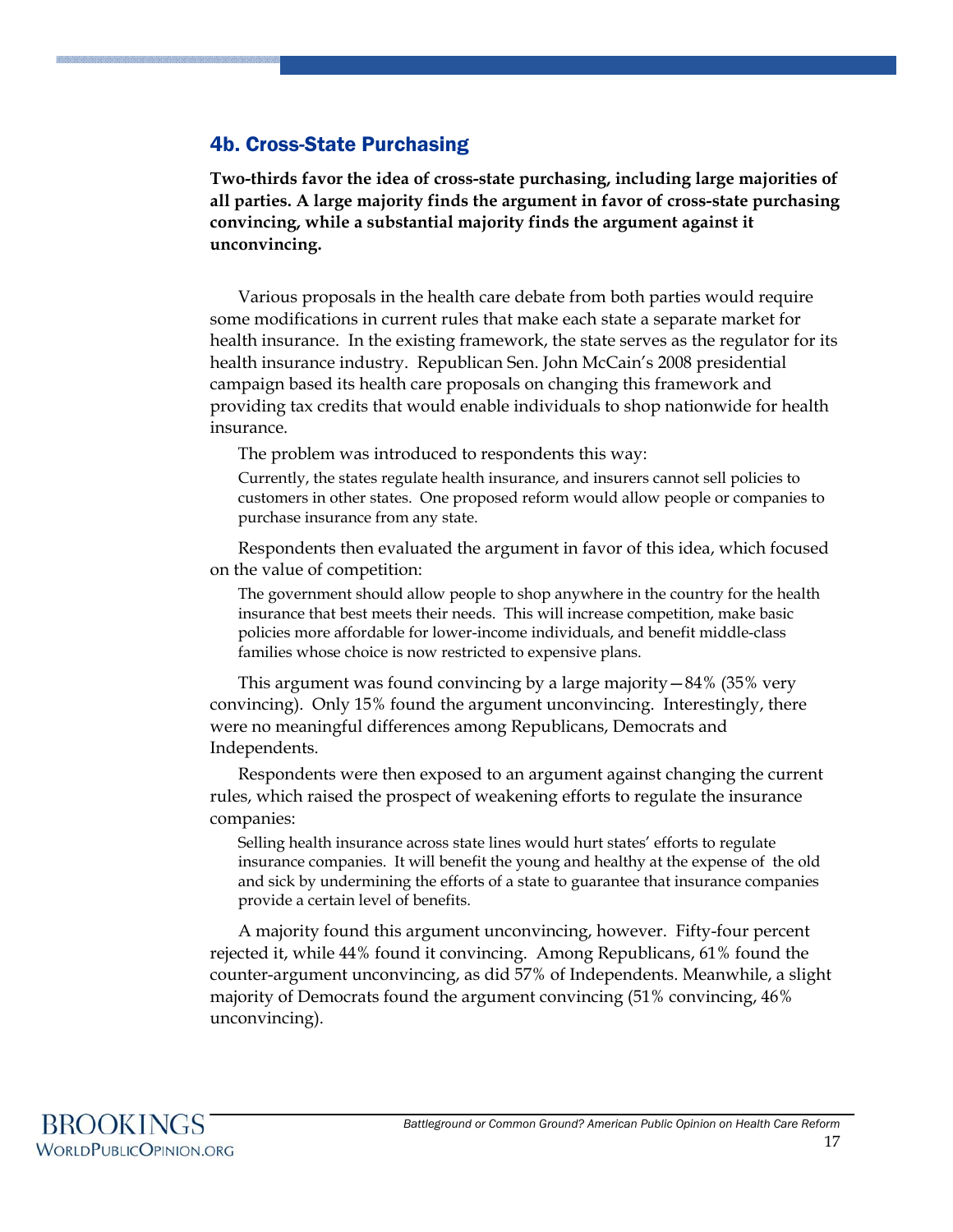Finally, when asked, "Do you think the rules against purchasing insurance across state lines should be changed, or kept the same as they are?" two thirds (65%) supported changing the rules, while 32% were opposed.

About a third of respondents (36%) agreed with both the pro and con arguments. A bare majority of this group supported changing the rules, 52% to 45%.



Differences by party were quite minimal. Changing the rules received the support of 69% of Republicans, 64% of Democrats, and 61% of Independents.

There has been little or no publicly available recent polling on cross-state purchasing. In June, however, 71% supported a related concept: a "national health insurance exchange—a market where individuals and small businesses can comparison shop among different private plans or a public option" (Democracy Corps). Only 22% were opposed.

## 4c. Insurance Company Regulation

**Overwhelming majorities of all parties favor the government requiring insurance companies to accept every applicant for coverage and prohibiting insurance companies from dropping a sick person because of a minor mistake in his or her application form.** 

A key area of health care reform on which there is extensive bipartisan agreement in Congress is the regulation of health care insurance to curtail certain common practices, such as refusing new applicants who have pre-existing medical conditions, or finding ways to drop long-time subscribers who are seriously ill.

Respondents were asked about these practices in two separate questions. A very large 82% supported regulations such that "insurance companies would be required to accept every applicant for coverage, including people with pre-existing medical conditions." Only 16% were opposed. Support was at 73% among Republicans, 80% among Independents, and 90%

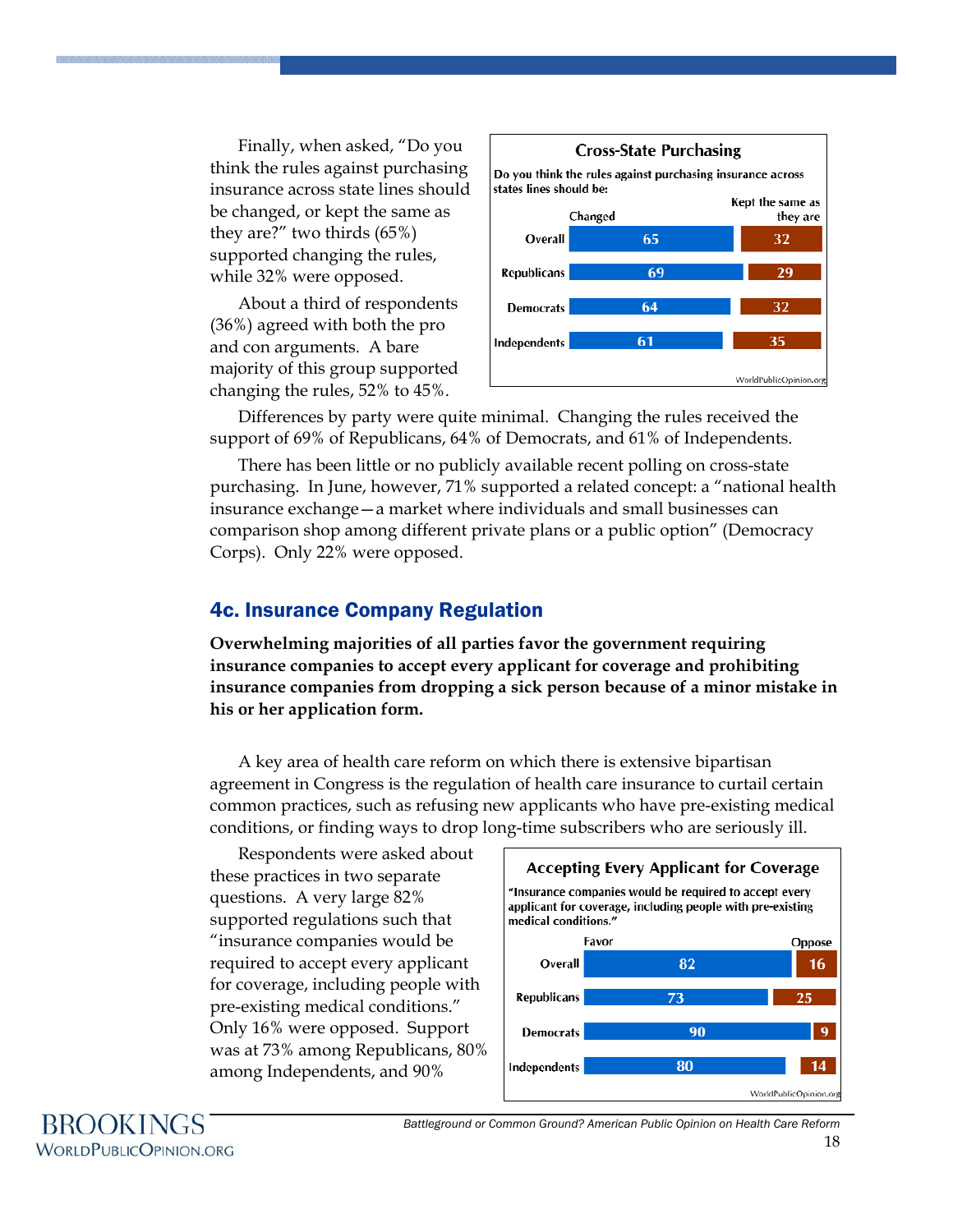among Democrats.

Similarly, an even larger 86% favored regulations such that "insurance companies would not be permitted to drop a sick insured person because they can identify a minor mistake in their original application form." Just 12% were opposed. Support for this measure was statistically the same across Republicans, Democrats and Independents.



Other polls have also shown overwhelming support for stronger regulation of insurance companies. Most recently (September 17-20), 89% told NBC/Wall Street Journal that they wanted health care legislation to include "requiring that health insurance companies cover people with pre-existing medical conditions" (*must* be included: 63%). Similarly, in July Pew found 79%--and *Time* magazine found 80%- -in favor of requiring health insurance companies to "offer coverage to anyone who applies, even if they have a pre-existing condition." Democracy Corps found almost as much support for a more stringent set of regulations, requiring "insurance companies to offer coverage regardless of pre-existing conditions or medical history and prohibit[ing] them from dropping coverage or raising rates when people become sick." Seventy-five percent supported these regulations, with 23% opposed.

## 4d. Tort Reform

**A modest majority favors the idea of tort reform, including a plurality of Democrats. The argument in favor of tort reform is found convincing by a large majority, while the argument against it elicits a divided response.** 

Tort reform is a long-standing proposal, largely identified with Republican thinking on health care reform, which appears to appeal to a majority among all parties. Respondents were introduced to the idea in the following way:

Another proposed reform, called "tort reform," would regulate malpractice suits against doctors. There would be ceilings on the size of awards for punitive damages, and new lawsuits would be screened to make sure they had some basis.

Respondents then evaluated a pro-tort reform argument that focused on reducing doctors' tendency to practice "defensive medicine":

Tort reform will save money because doctors will focus on what the patient needs, instead of ordering many expensive tests just to protect themselves from lawsuits. It will also lower the cost of malpractice insurance, which leads to increased fees.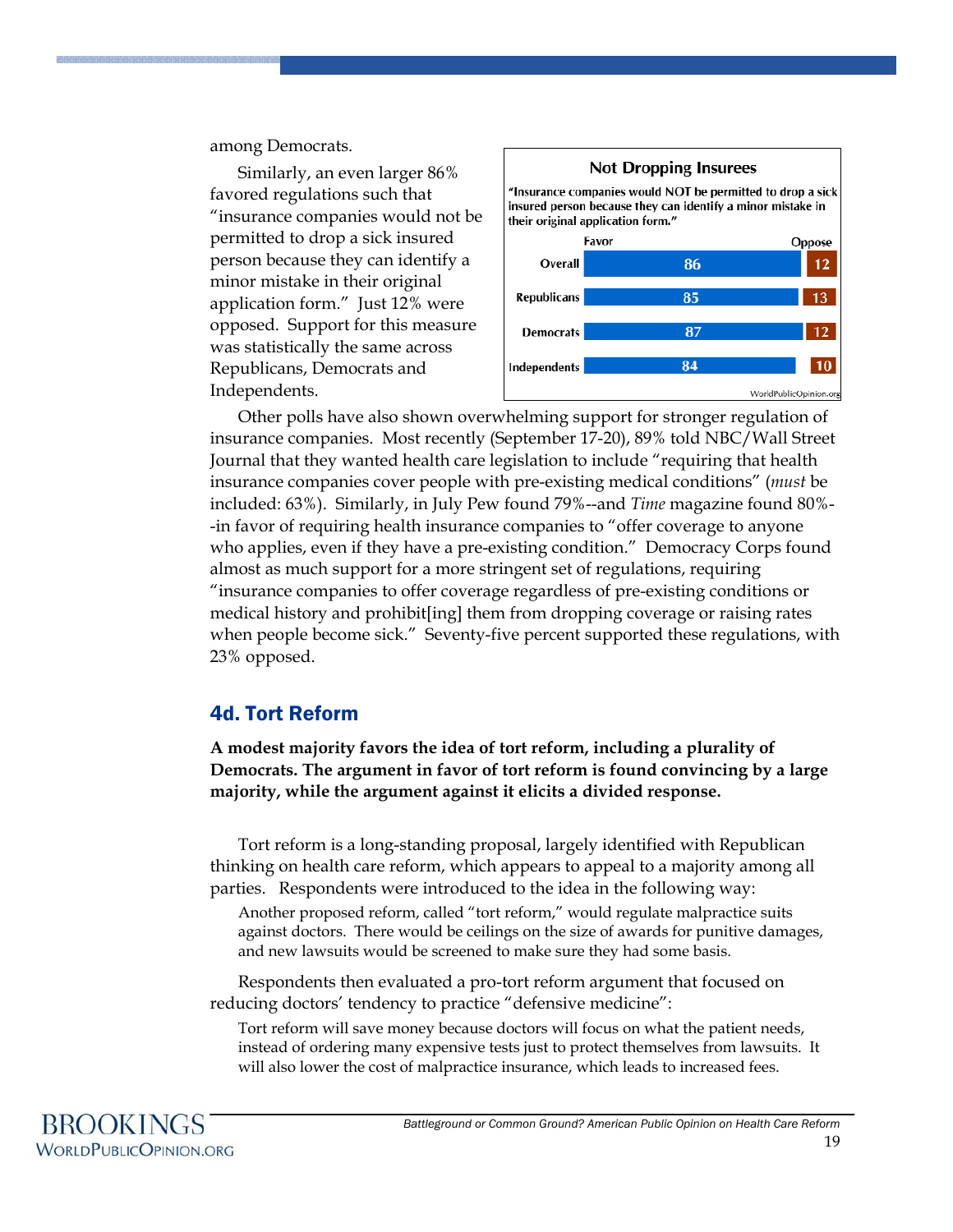Three in four (77%) found this argument convincing (very: 35%). Only 21% said it was unconvincing. Seventy-six percent of Democrats, 74% of Independents, and 80% of Republicans found it convincing.

Then an argument against tort reform was presented. This focused on the potential for high jury awards in malpractice cases to serve as a deterrent against doctors' negligence.

Tort reform is a bad idea that will happen at patients' expense. If jury awards are limited, incompetent doctors will have less incentive to be careful, and patients who have been permanently harmed by their mistakes may not receive adequate compensation.

A modest majority of 53% found this argument convincing, while 43% found it unconvincing. Responses were also more polarized by party. Fifty-five percent of Republicans found this argument unconvincing, while 63% of Democrats found it convincing, as did 51% of Independents (45% unconvincing).

After evaluating the arguments, respondents were simply asked, "Do you favor or oppose tort reform?" A modest majority—55%--were supportive, while about a third (38%) were opposed.

Four in 10 agreed with both the pro and con arguments about tort reform. When asked to decide, a plurality endorsed tort reform (50% to 41%), less than the whole sample.

Tort reform does elicit bipartisan support. Sixty-four percent of Republicans supported it, as did a plurality of Democrats (50% in favor, 41% opposed) and modest majority (52%) of Independents.

Consistent with this support for tort reform, when NBC/Wall Street Journal asked (September 17-20) about "creating a law that limits the amount of money someone can collect if they win a lawsuit after being injured by bad medical care,"



65% wanted such a law included in health care reform legislation; only 28% were opposed. The fact that support was significantly lower in the present study suggests that the con argument presented may have been something that people had not heard or considered.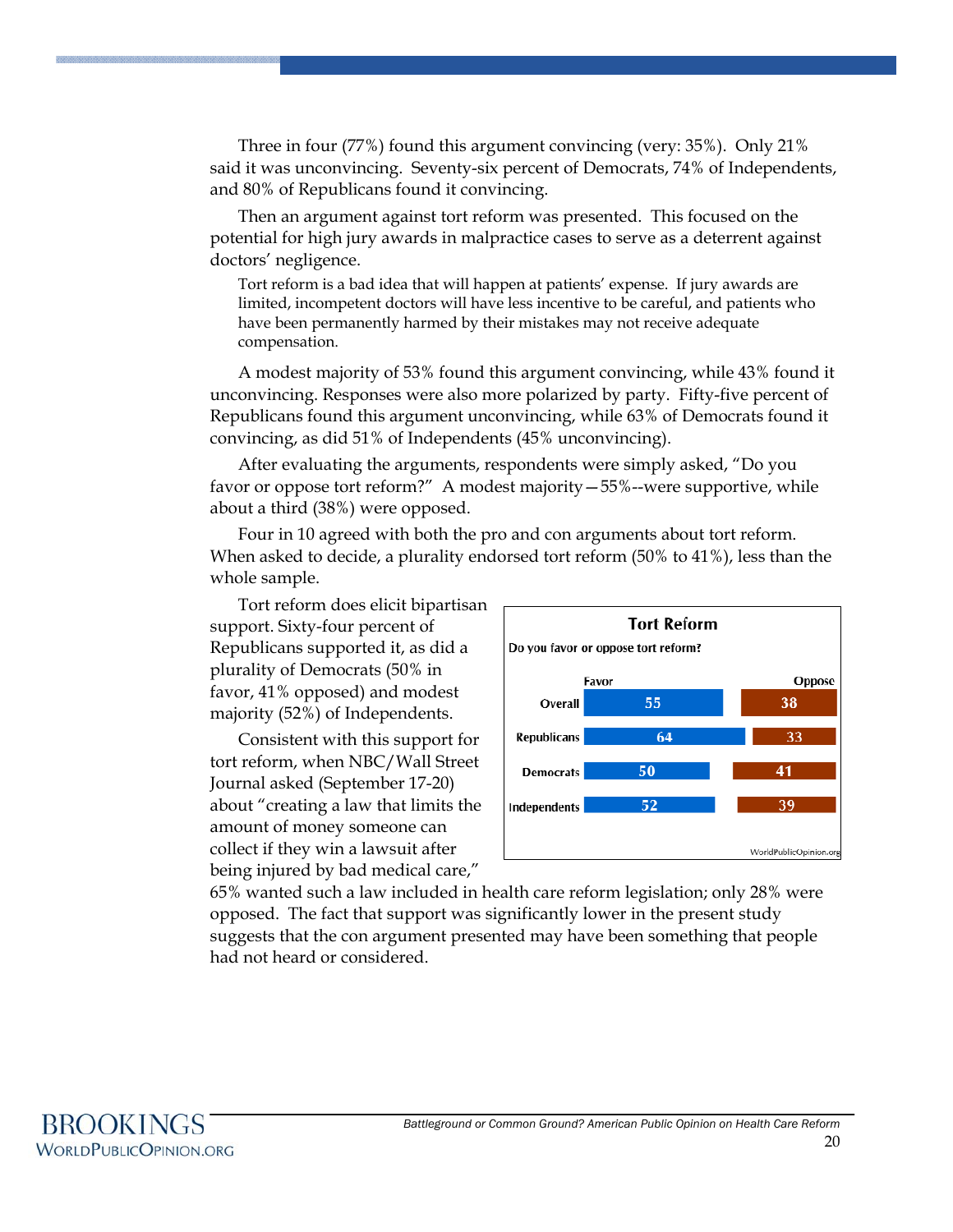## 4e. Employer mandate

**A large majority is convinced by the argument against a proposed requirement that all but the smallest businesses either provide health insurance to all their workers or pay into a public fund to cover the uninsured, but a strong majority also finds the argument for such a requirement convincing. A modest majority favors such a requirement.** 

One proposal for health care reform involves having more of the cost of coverage paid for by employers, rather than by the government. This "employer mandate" would have the effect of turning the existing system of optional employer-provided coverage into a legal requirement for most businesses. Respondents were presented this idea as follows:

Another idea for increasing coverage is for the government to require all but the smallest businesses to either provide health insurance for their workers, or contribute to a public fund to cover the uninsured. This is called an employer mandate.

Respondents were presented with the argument in favor of the employer mandate, which not only touched on the question of responsibility but contended that a mandate would eliminate a competitive imbalance:

Employers have a moral responsibility to provide insurance to their employees. It is also unfair that companies that do not provide insurance have an economic advantage over those who do.

Sixty-one percent of respondents found it convincing, including 18% who found it very convincing. Thirty-eight percent were not convinced (16% very). The argument in favor convinced 71% of Democrats, but only 20% of them were very convinced. A modest majority of Republicans were also convinced (53%, 46% unconvinced) as were 55% of Independents (44% unconvinced).

The argument against an employee mandate–"Requiring employers to offer health insurance will force them to pay lower wages, lay off workers, or will drive small companies out of business"--was judged convincing by a much larger 70% of respondents (26% very convincing), while 28% found it unconvincing (9% very).

among all three political affiliations: 60% of Democrats, as well as 82% of Republicans and 69% of Independents.

In the end, respondents were asked, "Do you favor or oppose requiring all but the smallest businesses to provide health insurance for their workers, or else to contribute to a public fund to cover the uninsured?" Fifty-four

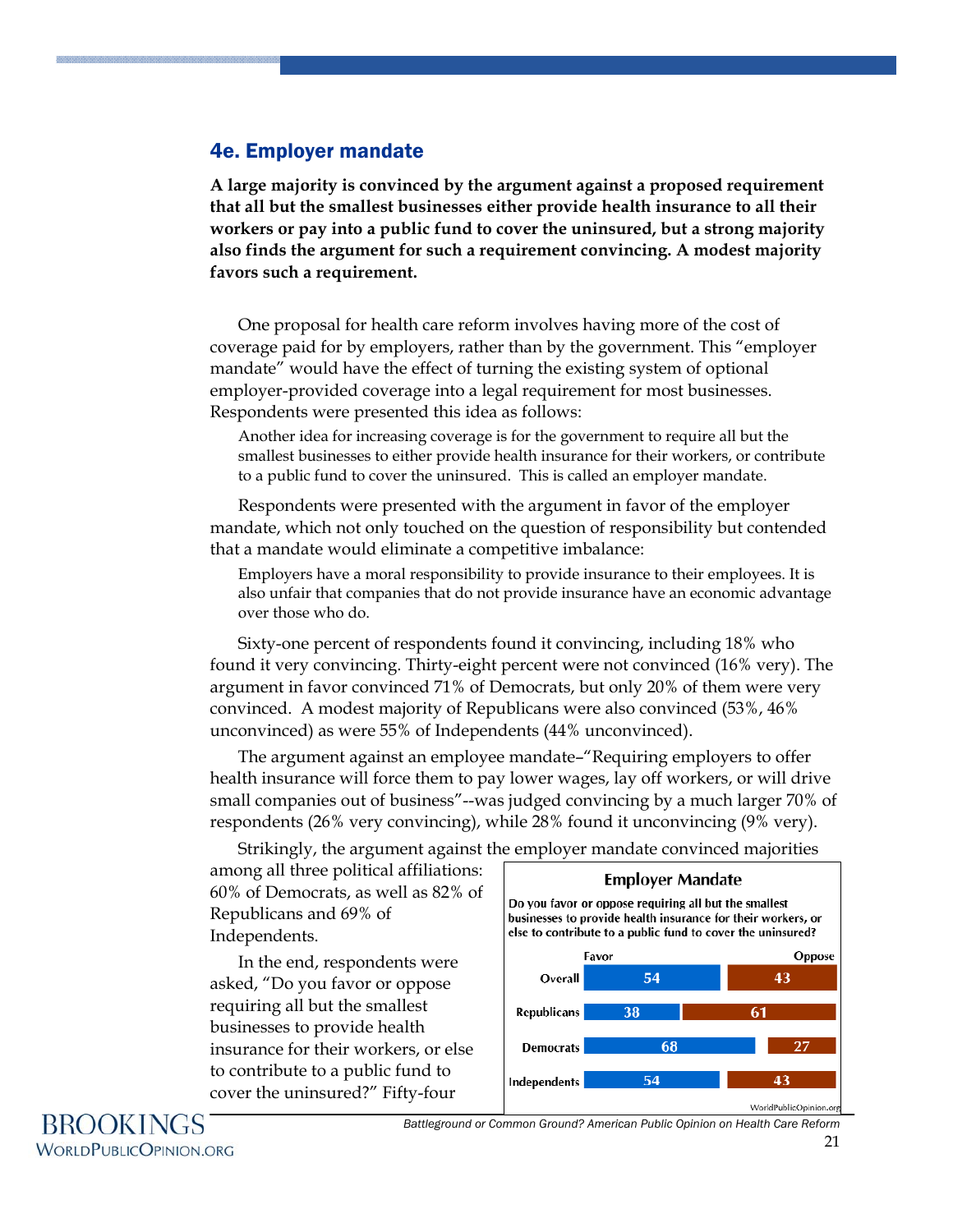percent favored doing so, and 43% were opposed.

Views divided along party lines. A large majority of Democrats (68%) favored the idea as well as a modest majority of Independents (54%). Republicans were mostly opposed (61%).

Curiously, among the 40% of respondents who agreed with *both* the pro and con arguments support for the mandate was quite high—63%.

Other polls that did not introduce pro and con arguments about an employee mandate found higher support than did this study. Most recently, 63% supported "requiring that all but the smallest employers provide health coverage for their employees, or pay a percentage of their payroll to help fund coverage for the uninsured" (NBC/Wall Street Journal, September 17-20). Kaiser found 67% support in a very similar question (September 11-18). In July, Pew found 61% in favor of "requiring employers to pay into a government health care fund if they do not provide health insurance to their employees," with 33% opposed. Again, presumably, the con argument was one that has not had as much play in the public debate as the pro argument.

## 4f. Individual Mandate

**A modest majority favors requiring all people to have health insurance for themselves and their children, with a subsidy for those who could not afford it and a penalty for those who refuse. Views break along party lines. Interestingly, majorities of both parties find convincing arguments both for and against an individual mandate.** 

The option of making health insurance mandatory but placing the cost on the individual rather than on the government or on employers is known as the "individual mandate." The description of the individual mandate that was given to respondents read:

One proposed reform is to require all people to have health insurance for themselves and their children. Those who could not afford it would receive a subsidy. Those who refuse to buy health insurance would pay a penalty.

Arguments for and against the individual mandate proved convincing to almost identical majorities. Two out of three respondents (64%) were convinced by the argument in favor:

If people are not required to have health insurance, they still go to the emergency room when they get sick. Hospitals then pass these costs on to the rest of us by raising fees, or the government has to cover the cost with taxpayers' money. This is not fair.

Twenty-five percent found the argument very convincing, while 33% were unconvinced (13% very). Interestingly, the pro argument convinced 75% of Democrats (33% very convinced), 63% of Independents (23% very), and 52% of Republicans (18% very).

A slightly larger 66% also found the opposing argument convincing: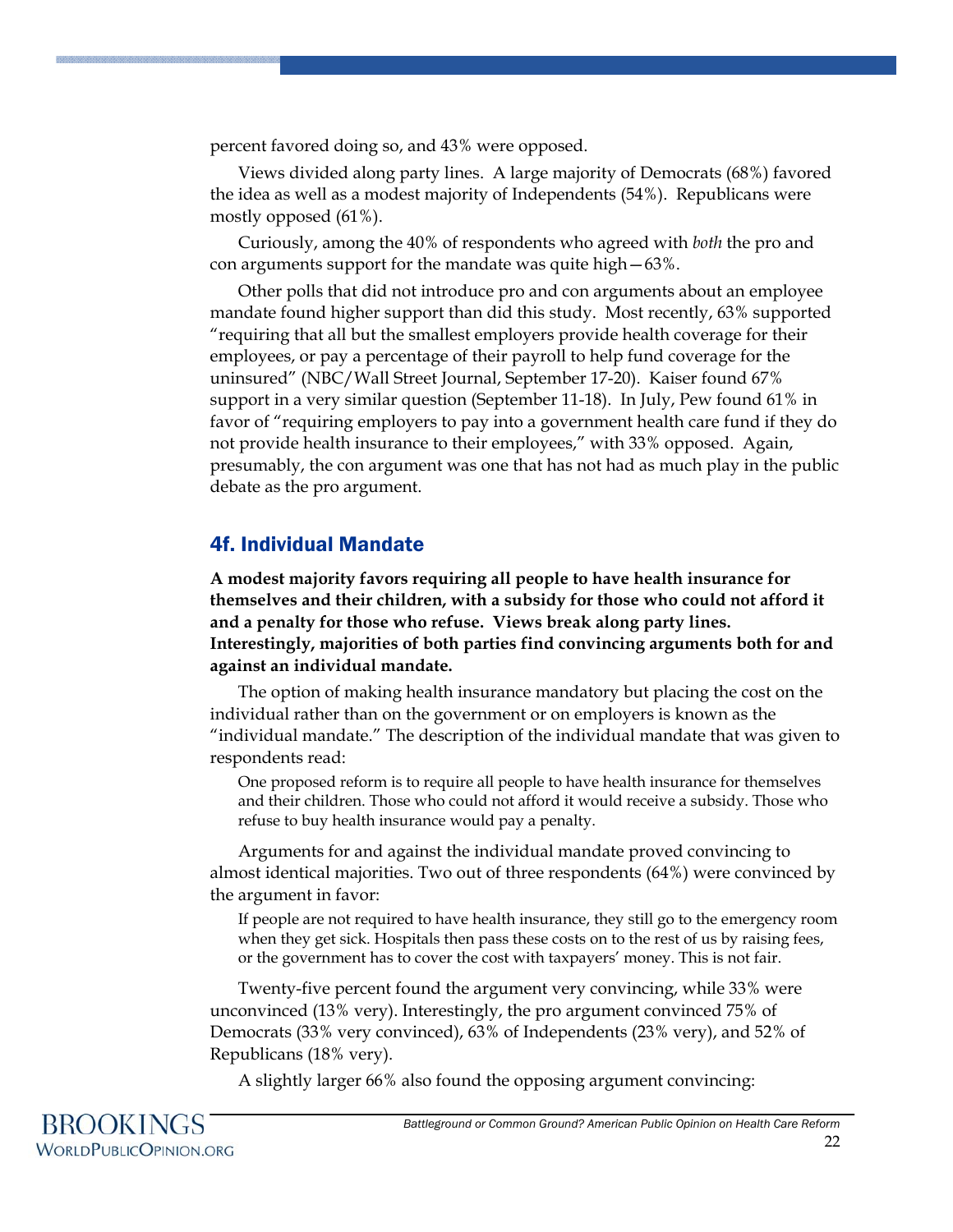People should have the right to decide for themselves whether or not they want to spend their money on health insurance. Forcing people to buy insurance is an unjustified government intrusion into people's lives.

Thirty-two percent found this argument very convincing, and 32% were not convinced (14 very unconvinced). Here again, majorities of all partisan stripes found the argument convincing: 76% of Republicans (42% very), 76% of Independents (41% very), and 53% of Democrats (19% very).

After evaluating the arguments, respondents were asked, "Do you favor or oppose requiring all people to have health insurance for themselves and their children?" 52% responded affirmatively, and 44% said no.

The two major parties came down strongly on opposite sides of the proposal. Seventy-three percent of Democrats favored it, while 64% of Republicans opposed it. Among



Independents, 50% of Independents were opposed and 43% in favor.

Four in 10 respondents found the arguments on both sides of the issue convincing. Of these, 51% favored the mandate. Interestingly, of the 7% who disagreed with both arguments, 61% also favored the mandate.

Other polls that asked about the individual mandate have found strikingly varying results, depending on how it is described. The lowest level of support was found in an NBC/Wall Street Journal poll (Sept. 17-20). It stressed the compulsory and punitive aspect of the law and referred to "government assistance" for "people with low and moderate incomes," possibly making it sound like welfare for even people with moderate incomes. In this case, only 38% were in support.

At the other end, Kaiser found 68% support with a description that did not mention any penalty and framed subsidies as being only those who cannot afford it: "requiring all Americans to have health insurance, either from their employer or from another source, with financial help for those who can't afford it."

In June, Democracy Corps found 52% support—virtually the same level as in this study—by saying the mandate would "require all individuals to have health insurance or pay a fine with low and moderate income families receiving a subsidy, based on their income, to help them afford coverage." This version included the compulsory and potentially punitive aspect but also framed the subsidy as not being welfare but a partial form of aid.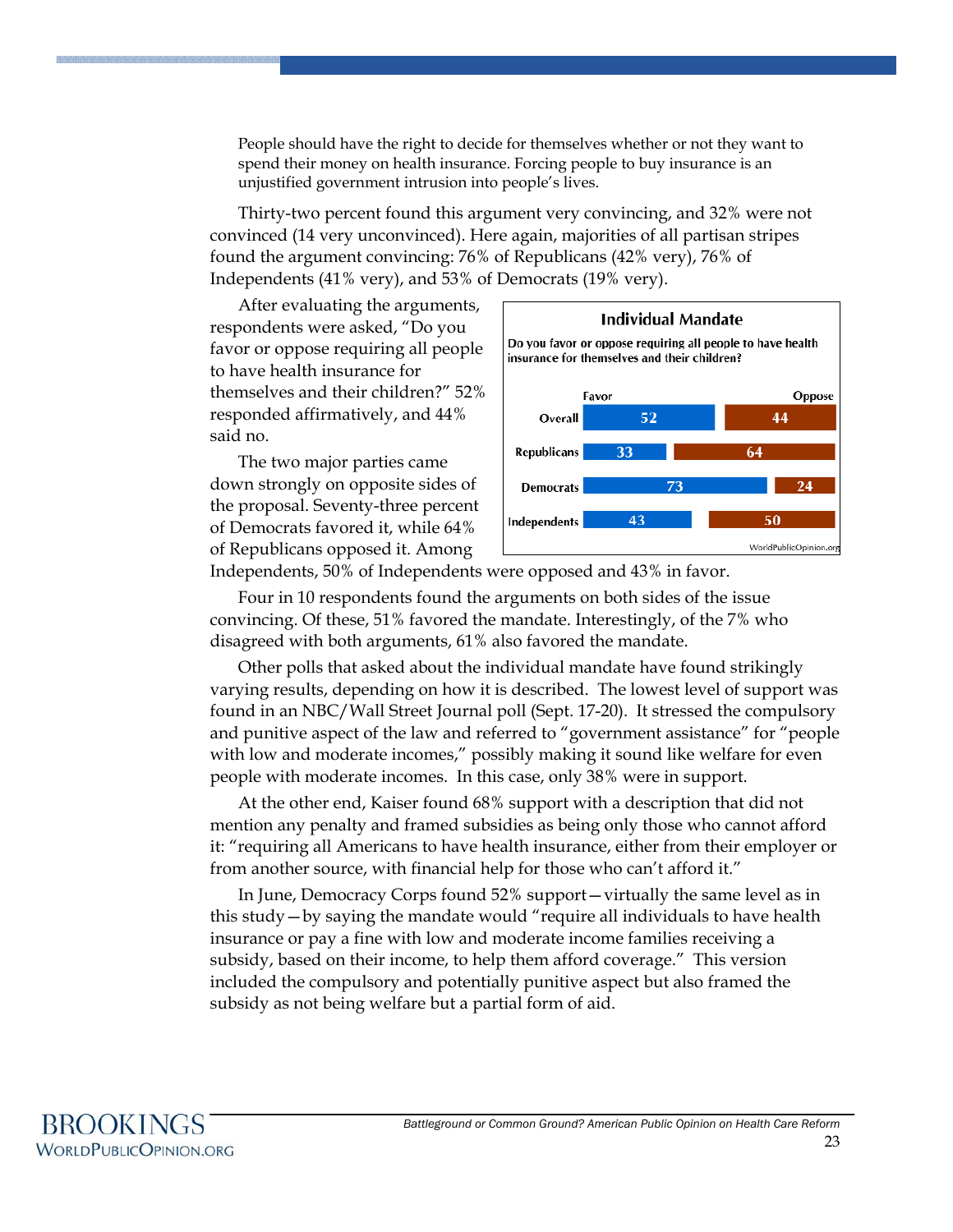#### 5. CUTTING HEALTH CARE COSTS

**n overwhelming majority thinks that it is possible to cut waste, fraud and abuse in the health care system without denying people the treatment they need. Estimates of the magnitude of waste, fraud, and abuse are substantial and approximately equal for private and public health care.**  A

One major theme in the health care debate has been whether government efforts to seek economies in the health care system, especially in Medicare, could significantly affect the quality of care. To understand how the public views this issue, respondents were asked: "In regard to waste fraud and abuse in the health care system, do you think it can be cut while still giving people the treatment they need—[or do you think] efforts to cut it will lead to denying people the treatment they need?"

 An overwhelming four in five (77%) said that waste, fraud and abuse in the health care system can be cut while still giving people the treatment they need; only 21 percent disagreed. This was very much a consensus position endorsed by very large majorities of Republicans (79%), Democrats (78%), and Independents (72%).



## Estimates of Waste, Fraud and Abuse

Most Americans assume that the amount of waste, fraud and abuse is substantial in both Medicare and private health care—an assumption which accords logically with their belief that much can be trimmed without hurting the treatment of patients. When asked in an open-ended question to offer a percentage that they thought "is lost to waste, fraud and abuse," the mean response for Medicare was 39%; interestingly, the mean response for private health care was also 39%.

Partisan variations in these estimates were quite marginal. Republicans estimated that waste fraud and abuse in Medicare (40%) was only slightly higher than in private health care (33). Conversely, Democrats estimate of waste, fraud and abuse in private health care (41) was only slightly higher than in Medicare (36).

Though these estimates may seem high, they are actually a bit lower than estimates of waste in government as a whole found in other polls.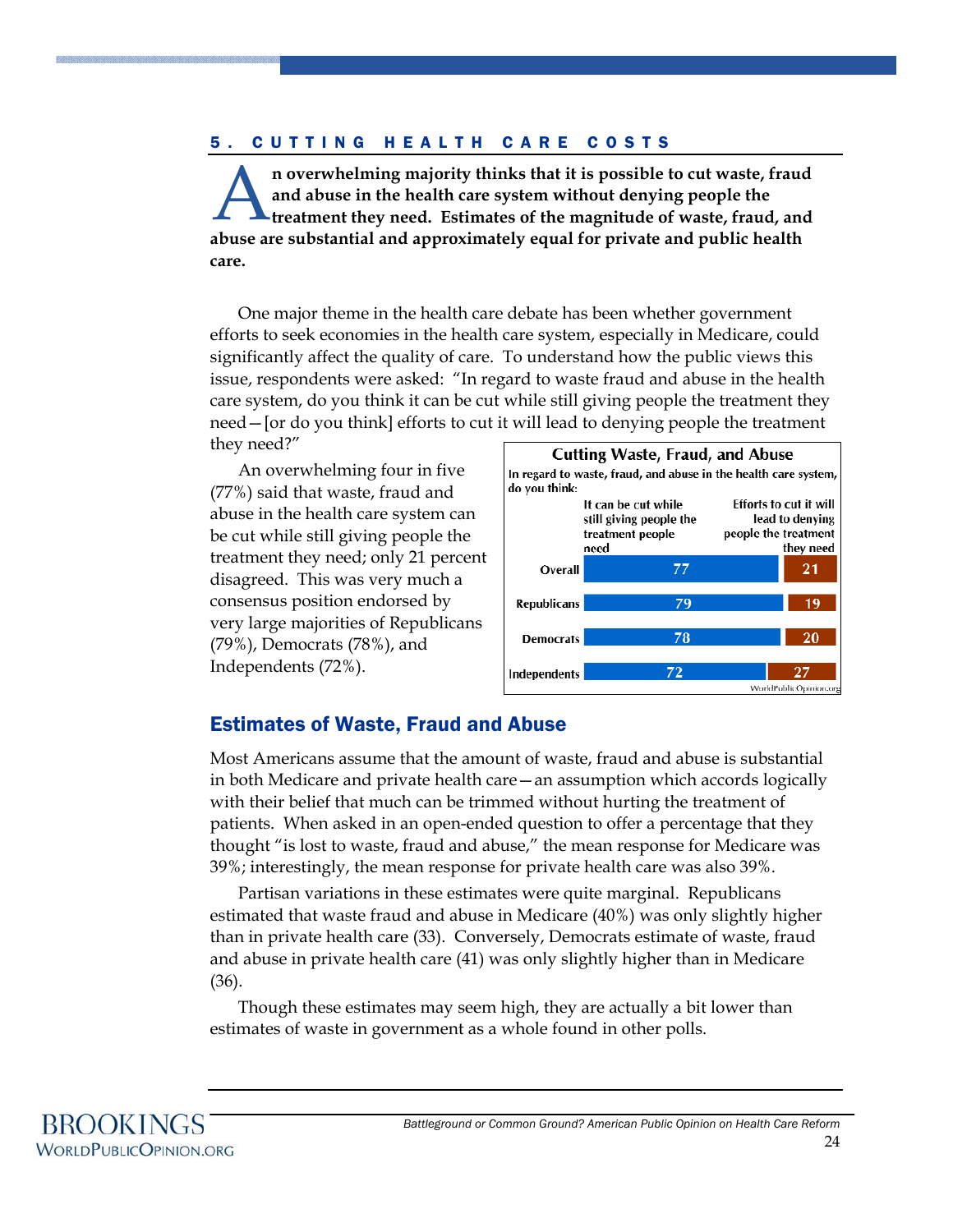#### 6. IMPACT OF HEALTH CARE REFORM ON TAXES AND DEFICIT

**ix in 10 believe that health care reform will lead to at least somewhat higher taxes and that the deficit will increase at least somewhat. Those who believe that taxes and the deficit will go up are less supportive of Fix in 10 believe that health care reform will lead to at least somewhat**<br>higher taxes and that the deficit will increase at least somewhat. Those<br>who believe that taxes and the deficit will go up are less supportive of<br>r **lot greater depart from majority positions in support of major health care reforms.** 

Despite optimism that the health care costs can be cut, it appears three in five Americans believe that health care reform will lead to their taxes going up at least

somewhat, and that the federal budget deficit will increase somewhat as well.

Respondents were asked "Do you think that if health care reform is enacted that you will or will not pay higher taxes?" Those who thought they would were then asked whether their taxes would be a little bit higher, somewhat higher, or a lot higher. Eighteen percent thought their taxes would not



increase, and another 20% thought they would go up "a little bit." Thirty percent thought their taxes would be "somewhat higher," and 29% thought they would be a lot higher—making a total of 59% who think their taxes would increase at least somewhat.

Only minorities among all groups believe taxes will not go up: 28% of Democrats 14% of Independents, and 9 % of Republicans. Among those who believe taxes will increase, Republicans are most negative, with 51% saying they will increase a lot, 30% saying somewhat, and only 10% saying a little bit. Among Democrats, only 11% say they will increase a lot, 27% somewhat, and 30% just a

little bit. Independents are relatively divided, with 31% saying a lot, 38% saying somewhat, and 15% saying a little bit.

Similarly, in a question about the deficit, 64% said that "if health care reform is enacted, it will increase the federal budget deficit," while 33% said instead that "enough savings and revenue will be found to offset the costs." Those who thought the deficit would rise were then asked

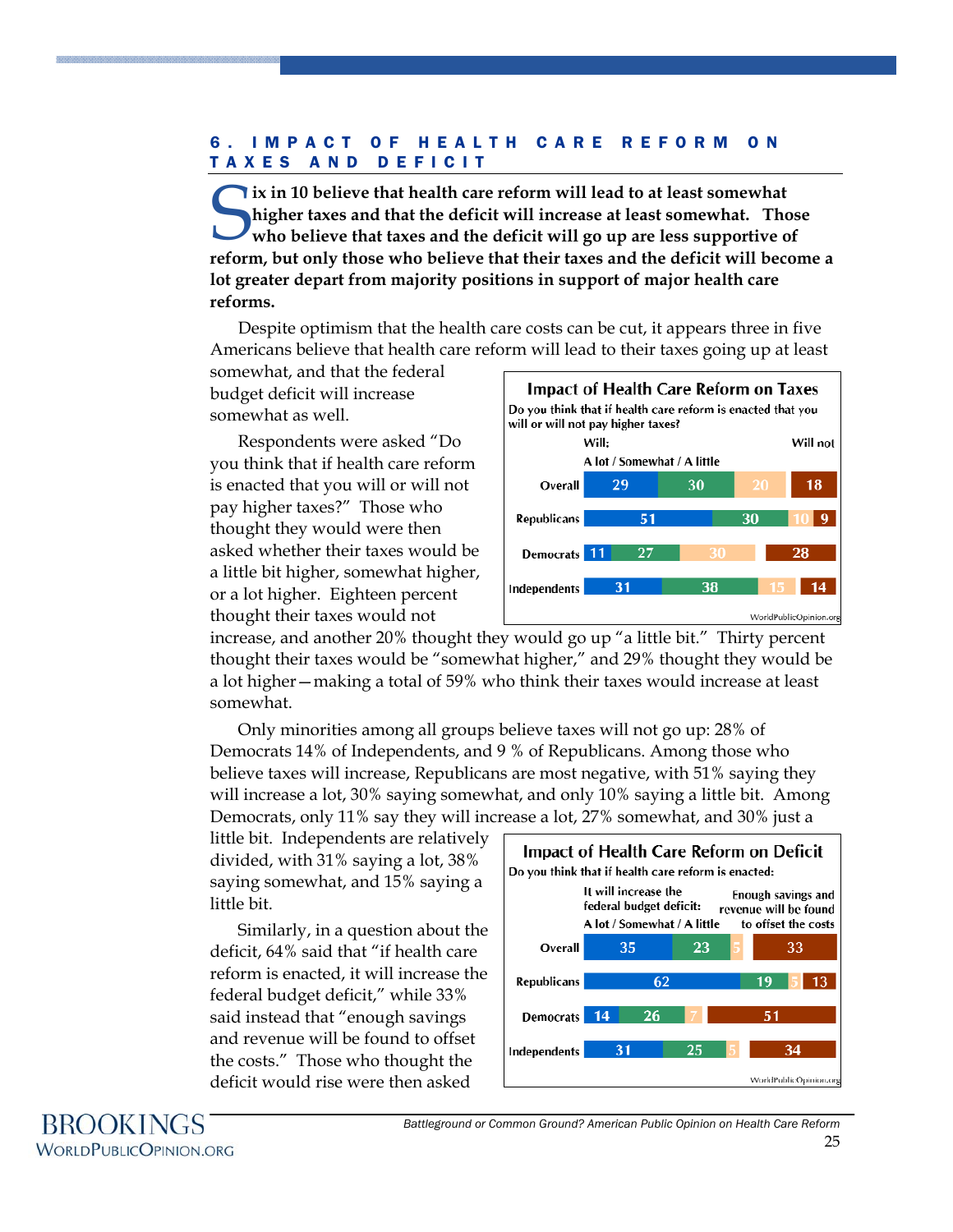by how much—a little, some, or a lot. Five percent said "a little," 23% said "some," and 35% said "a lot"—so that 58% think the budget would increase at least some.

Partisan differences on the deficit are similar to those on taxes, though attitudes are more sharply divided. A strong majority of Republicans think the deficit will increase a lot (62%), with a quarter saying it will go up some (19%) or a little bit. Only 13% say that enough savings will be found to offset the costs. Among Democrats the trend reverses, with a slight majority saying enough savings will be found to offset the costs (51%). Only 14% say it will increase a lot, and a third say it will increase some (26%) or a little bit (7%). Independents are divided, with a third agreeing with Democrats on cost savings, a third (31%) agreeing with Republicans that the deficit will increase a lot and another three in 10 saying they will increase some (25%) or a little bit (5%).

## Beliefs about Taxes and the Deficit and Support for Reform

Those who believe that taxes and the deficit will go up are less supportive of reform, but only those who believe that their taxes and the deficit will become a lot greater depart from majority positions in support of major health care reforms.

On a generally available public option, a majority is supportive among those who believe that taxes will not go up (78%), those who thought their taxes will rise a little (81%), and those who think they will go up somewhat (53%). But only 25% of those who expected their taxes to go up a lot favor it, with 73% of this group opposed. On a public option available only to those who cannot obtain health insurance from an employer, support was higher among all categories. Interestingly, among those who believe that taxes will go up a lot, support for the limited option was divide,d with those favoring it rising to 48%, and 49% still opposed.

Attitudes toward the federal budget deficit exhibit the same pattern. On a widely available public option, a majority was supportive among those who thought the deficit will not go up, those who thought the deficit will increase a little (89%), and those who thought it would increase some (70%). But only 29% of those who expect the deficit to go up a lot were supportive; 70% of this group were opposed. On the narrower public option, this latter group is split—47% opposed, 51% in favor.

This pattern of attitudes is apparent where the mandates are concerned as well. To take the employer mandate as an example, among those who expect the budget deficit to go up, 57-68% of those who think it will go up not at all, a little, or somewhat are in favor, but among those who think the deficit will increase a lot, 63% are opposed. The pattern prevails in attitudes about the individual mandate in regard to increased taxes.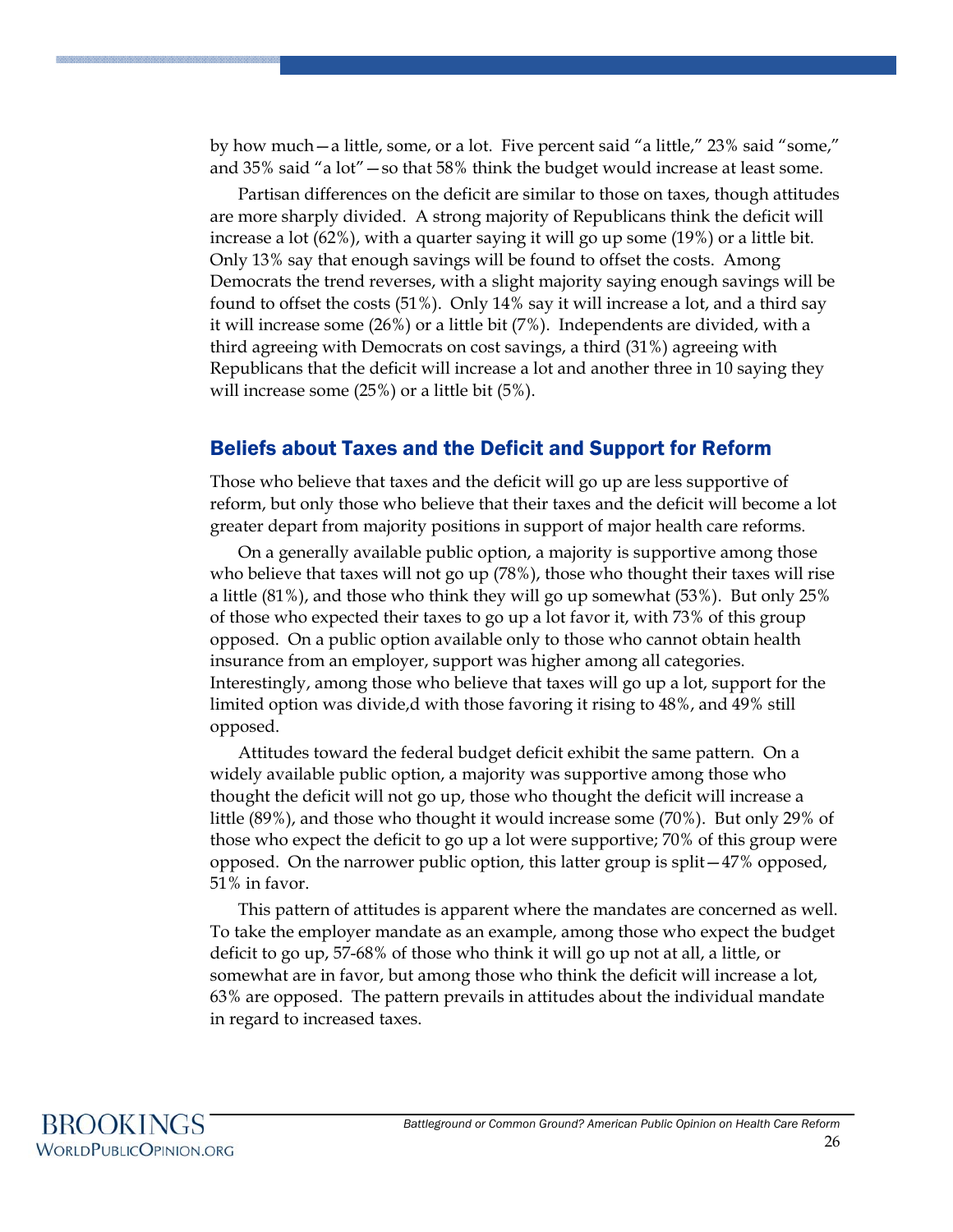This pattern does not apply to all reform. For tort reform and cross-state purchasing of insurance, which are not expected to incur significant costs for government, majority support runs across all categories of expectation about taxes and the deficit [see box].

| <b>Beliefs About Taxes and the Deficit and Support for Reform</b> |                                        |                    |                    |                 |  |  |  |  |
|-------------------------------------------------------------------|----------------------------------------|--------------------|--------------------|-----------------|--|--|--|--|
| Including only significant data                                   |                                        |                    |                    |                 |  |  |  |  |
| (Percentage who favor listed reform)                              |                                        |                    |                    |                 |  |  |  |  |
|                                                                   | Do you think your taxes will be:       |                    |                    |                 |  |  |  |  |
|                                                                   | Will not be<br>higher                  | A little<br>higher | Somewhat<br>higher | A lot<br>higher |  |  |  |  |
| <b>General Public Option</b>                                      | 78%                                    | 81%                | 53%                | 25%             |  |  |  |  |
| <b>Limited Public Option</b>                                      | 89%                                    | 91%                | 80%                | 48%             |  |  |  |  |
| <b>Individual Mandate</b>                                         | 63%                                    | 75%                | 54%                | 29%             |  |  |  |  |
| <b>Tort Reform</b>                                                | 51%                                    | 61%                | 58%                | 54%             |  |  |  |  |
|                                                                   |                                        |                    |                    |                 |  |  |  |  |
|                                                                   | How much do you think the deficit will |                    |                    |                 |  |  |  |  |
|                                                                   | increase:                              |                    |                    |                 |  |  |  |  |
|                                                                   | Will not                               |                    |                    |                 |  |  |  |  |
|                                                                   | increase                               | A little           | Some               | A lot           |  |  |  |  |
| <b>General Public Option</b>                                      | 77%                                    | 90%                | 70%                | 29%             |  |  |  |  |
| <b>Limited Public Option</b>                                      | 90%                                    | 93%                | 86%                | 51%             |  |  |  |  |
| <b>Employer Mandate</b>                                           | 68%                                    | 64%                | 57%                | 36%             |  |  |  |  |
| <b>Cross-State Purchasing</b>                                     | 59%                                    | 75%                | 66%                | 68%             |  |  |  |  |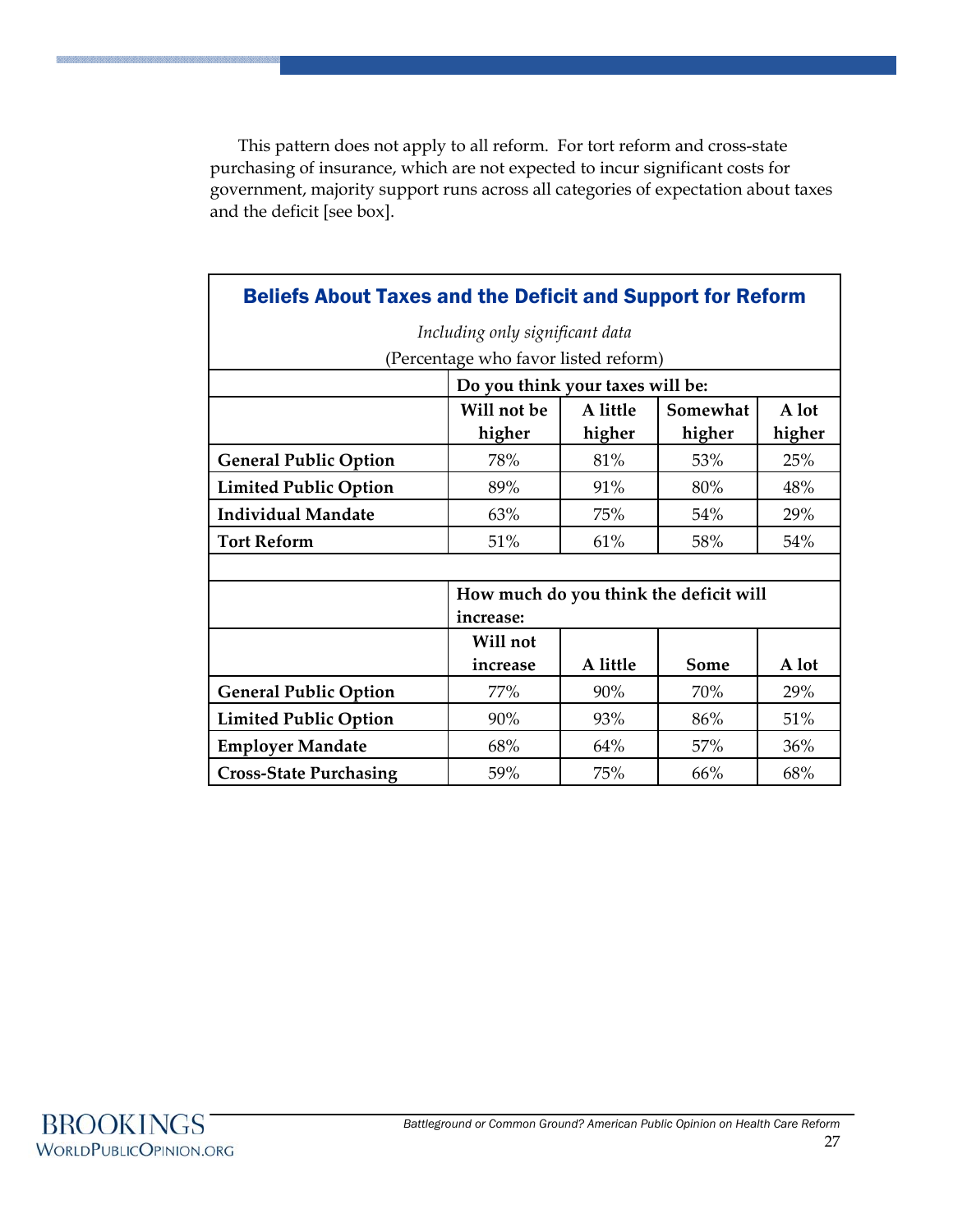#### 7. PERCEPTIONS OF US HEALTH CARE SYSTEM

**ontrary to frequent assertions in the health care debate that the American health care system is the best in the world, most Americans have more modest and realistic assumptions about how the American health care system compares to other highly developed countries. Most Americans have a good understanding about which health care programs are government sponsored and which are private.**  C<br>austen

Though it is fairly common in the health care debate to assert that the United States has the best health care system in the world, most Americans have assumptions that are more modest and realistic.

Respondents were asked about five aspects of the health care system, and for each aspect they selected, whether they thought the US was better than "countries like Canada, Britain, France and Germany," equal to these countries, or not as good.

Only on *"medical technology in hospitals and clinics"*—a factor often pointed to in the health care debate as a mark of superiority for the US system—did a majority (54%) think the US was better. Thirty-three percent thought it was about equal, and 8% thought it was not as good.

For *"research on diseases and treatments"*—an area where the US has long been very prominent—views were divided between 47% who thought the US was better, and 48% who though the US was about equal (38%) or not as good (10%).

For *"infant mortality rates"*—one of the most widely used international benchmarks of public health—only 35% thought the US was better. However, only 20% said correctly that the United States is not as good. In fact, the US lags behind all four of the other countries in its infant mortality rate. Thus 73% were incorrect in saying that the US was better (35%) or about equal (38%).2

For *"the affordability of health insurance,"* three in five (60%) said, correctly, that the US is not as good as Canada, Britain, France and Germany. Only 34% said the US is about equal (21%), or better (13%).

Finally, on *"the percentage of citizens with health care coverage"*—where all four of the other countries named have achieved near-universal coverage—almost twothirds (64%) said, correctly, the US is not as good. Only 33% said the US is about equal (18%), or better (15%).

Republicans were 10-14% points higher than the sample as a whole in their belief that the US was better. Republicans assumed that the US was better on medical technology (71%), medical research (64%), infant mortality rates (49%), the affordability of health insurance (23%), and the percentage of citizens with health insurance (25%).

 $\overline{a}$ 

<sup>2</sup> The US has 6.7 cases of infant mortality per 1,000 live births. Canada has 5, Britain 4.8, and France and Germany both have 3.8 cases. Source: *OECD Health Data 2009*, at http://www.oecd.org/document/16/0,3343,en\_2649\_34631\_2085200\_1\_1\_1\_1,00.html.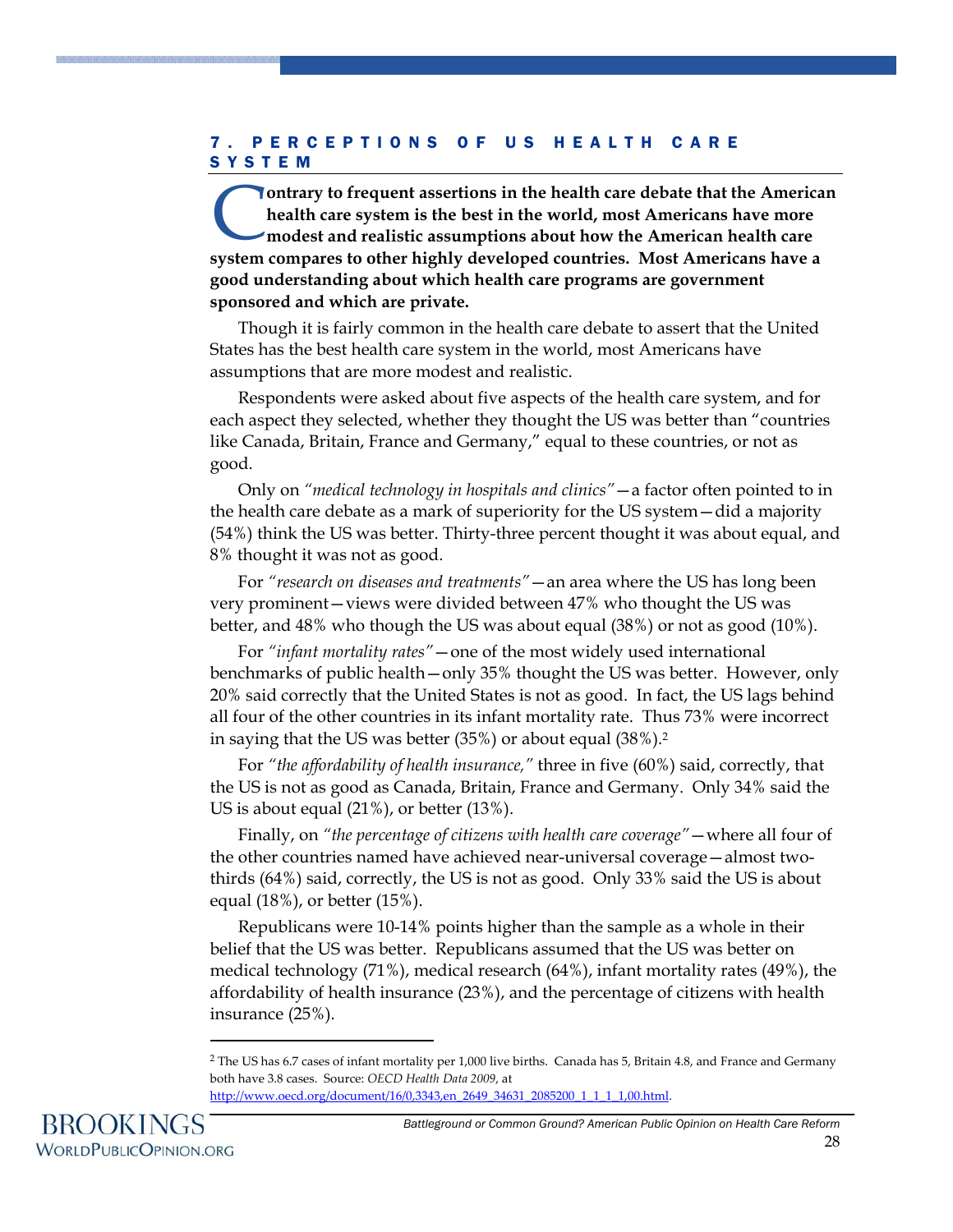| Impressions of whether US system is better, about equal, or not as good as systems like those |         |             |                  |              |  |  |  |
|-----------------------------------------------------------------------------------------------|---------|-------------|------------------|--------------|--|--|--|
| in Canada, Britain, France, and Germany                                                       |         |             |                  |              |  |  |  |
| Medical technology in                                                                         |         |             |                  |              |  |  |  |
| hospitals and clinics                                                                         | Overall | Republicans | Democrats        | Independents |  |  |  |
| <b>Better</b>                                                                                 | 54%     | 71%         | 43%              | 47%          |  |  |  |
| About equal                                                                                   | 33%     | 19%         | 42%              | 37%          |  |  |  |
| Not as good                                                                                   | $8\%$   | $6\%$       | 9%               | 10%          |  |  |  |
| Research on diseases and                                                                      |         |             |                  |              |  |  |  |
| treatments                                                                                    | Overall | Republicans | Democrats        | Independents |  |  |  |
| <b>Better</b>                                                                                 | 47%     | 64%         | 33%              | 43%          |  |  |  |
| About equal                                                                                   | 38%     | 24%         | 51%              | 39%          |  |  |  |
| Not as good                                                                                   | 10%     | 8%          | 10%              | 12%          |  |  |  |
| Infant mortality rates                                                                        | Overall | Republicans | <b>Democrats</b> | Independents |  |  |  |
| <b>Better</b>                                                                                 | 35%     | 49%         | 27%              | 29%          |  |  |  |
| About equal                                                                                   | 38%     | 32%         | 41%              | 43%          |  |  |  |
| Not as good                                                                                   | 20%     | 14%         | 25%              | 21%          |  |  |  |
| Affordability of health                                                                       |         |             |                  |              |  |  |  |
| insurance                                                                                     | Overall | Republicans | Democrats        | Independents |  |  |  |
| <b>Better</b>                                                                                 | 13%     | 23%         | 7%               | 8%           |  |  |  |
| About equal                                                                                   | 21%     | 24%         | 19%              | 20%          |  |  |  |
| Not as good                                                                                   | 60%     | 48%         | 68%              | 64%          |  |  |  |
| Percentage of citizens with                                                                   |         |             |                  |              |  |  |  |
| health care coverage                                                                          | Overall | Republicans | <b>Democrats</b> | Independents |  |  |  |
| <b>Better</b>                                                                                 | 15%     | 25%         | 9%               | 10%          |  |  |  |
| About equal                                                                                   | 18%     | 17%         | 18%              | 20%          |  |  |  |
| Not as good                                                                                   | 61%     | 53%         | 67%              | 64%          |  |  |  |

## Comparative Perceptions of US Health Care System

At town meetings held by members of Congress during summer 2009, a few attendees caught public attention by making remarks implying they did not understand that Medicare is a government program (reportedly saying things like "the government should keep its hands off our Medicare"). In fact, there is not any significant misperception by the public on this point.

Respondents were asked about four entities—Medicare, the Veterans Health Administration, Blue Cross/Blue Shield, and Kaiser Permanente—and asked to identify each as either "a US government-run program" or not. Between 86 and 94% were correct for each case, and for Medicare, 94% knew it was a governmentrun program. Thus when respondents collectively gave the same estimates of waste, fraud, and abuse for private providers as for Medicare, they were fully aware that Medicare is a government program.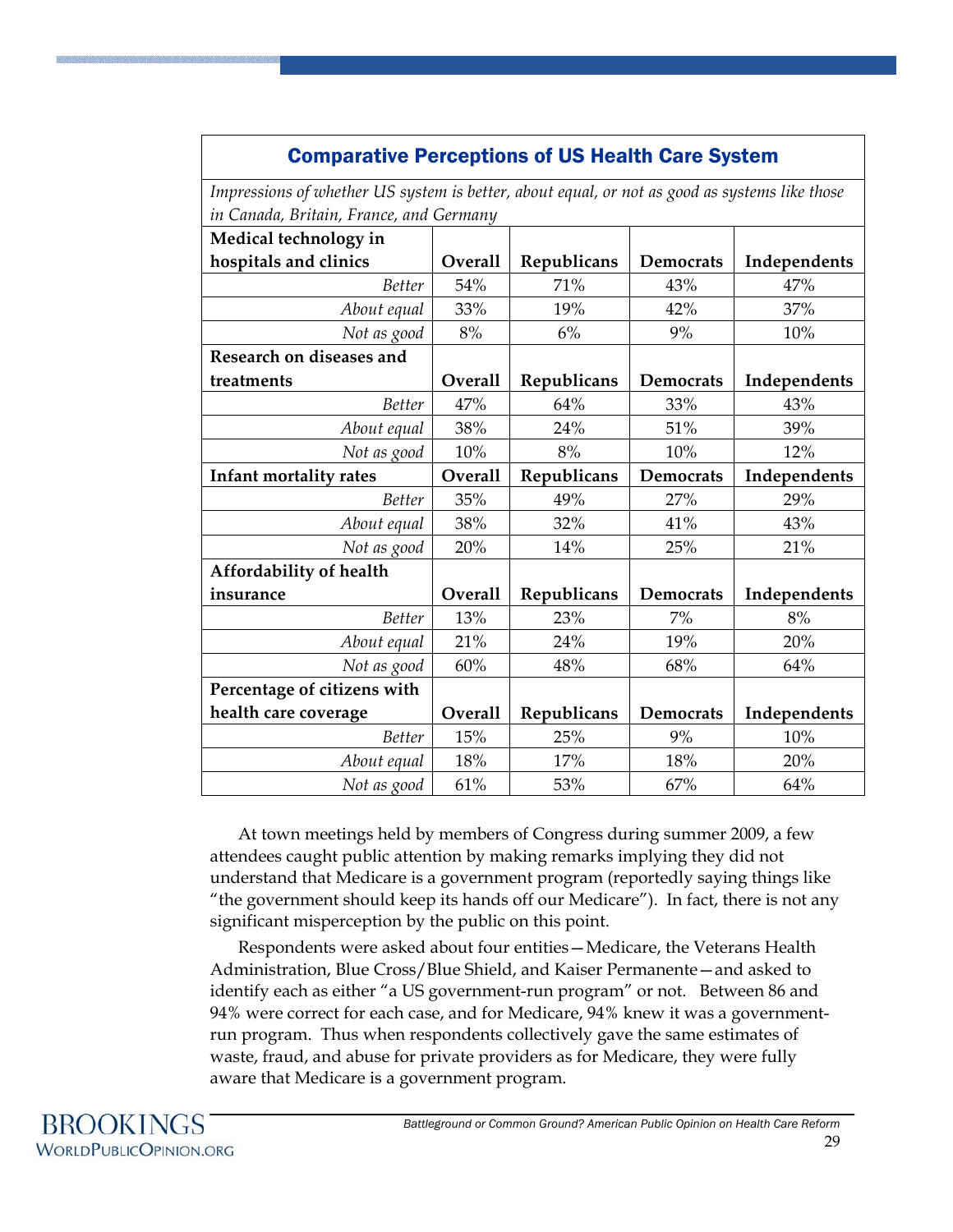#### 8. OLDER AMERICANS

**lder Americans are generally less supportive than younger people of the government taking on new obligations (obligations that could potentially compete with Medicare). However a majority, albeit a relatively smaller one, does support the idea that the government is responsible for ensuring access to health care, a slight majority favors a generally available public option, and a large majority supports a limited public option. Older Americans report that they are following the health care debate more closely than do persons of other ages; they also express more worry about the issues of health care.**  O

Older Americans have attracted particular attention in the health care debate. An effort to expand health care coverage in the context of tight budgets has the potential for putting pressure on funding for Medicare, and indeed many health care reform proposals look to achieve savings in Medicare.

In the present poll older Americans (60 years plus) are generally less supportive of the government taking on new obligations that could potentially compete with Medicare. However, in nearly every case a majority, albeit a smaller one, does support doing so. Older Americans are less likely to say the government should be responsible for ensuring that its citizens can meet their basic need for health care than are younger Americans, but 55% of older Americans do support this view as compared to 67% of young people (age 18-29). A bare majority of older Americans (52%) sees health care as a right—47% say it is mostly as a privilege—while among young people 67% see health care as a right. Older Americans are the most opposed to government-run health care (64% are opposed), while those aged 30 to 59 are divided, and a 55% majority of young people favor government-run health care.

A bare majority of older Americans (51%) does support a generally available public option, though support among young people is much higher (67%). When a more limited form of the public option is offered, however, those 60 and older are as supportive of the public option as are other age groups.

Older Americans report following the health care debate much more closely than other Americans. Seventy-eight percent of those aged 60 and older are following the health care debate very closely (29%) or somewhat closely (49%), which is significantly greater than any other age group. By contrast, only 46% of those aged 18 to 29 are following the health care debate very (8%) or somewhat closely (38%).

In addition to paying more attention to the debate, older respondents are also more worried about issues of health care, with 46% rating their worry as 8 to 10 as compared to the 34% of young people. Older people (37%) also are more likely to say the current system doesn't need to be changed (22%) than younger people (7%).